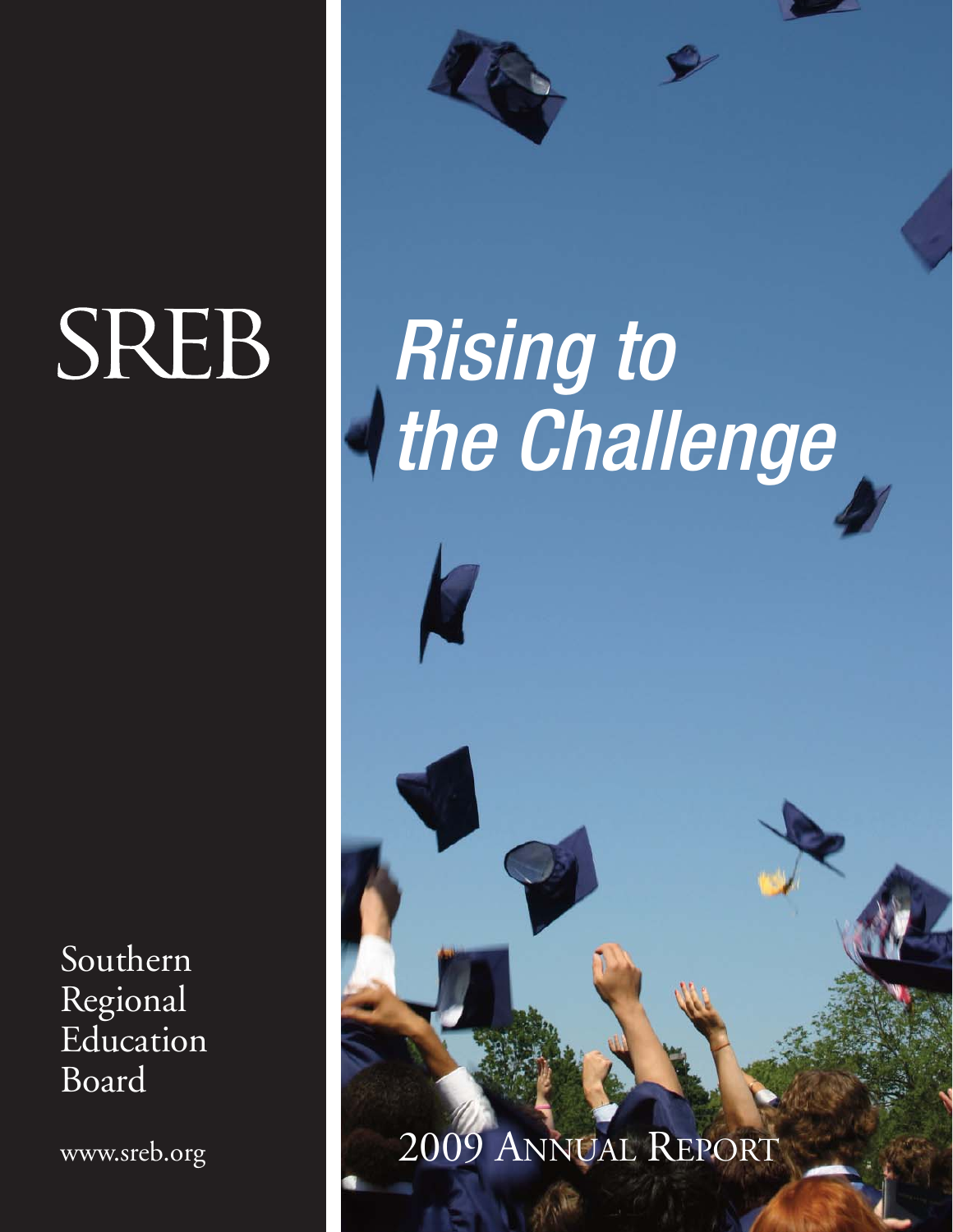### SREB is Rising to the Challenge

The Southern Regional Education Board (SREB) is a nonprofit, nonpartisan organization based in Atlanta, Georgia, that works with 16 member states to improve pre-K-12 and higher education. SREB's many programs and initiatives share a single, powerful mission: to help the region lead the nation in educational progress. In the past year, SREB continued to work with states to meet the SREB *Challenge to Lead* Goals for Education, which call for higher achievement at every level of education.

### SREB member states

Alabama, Arkansas, Delaware, Florida, Georgia, Kentucky, Louisiana, Maryland, Mississippi, North Carolina, Oklahoma, South Carolina, Tennessee, Texas, Virginia and West Virginia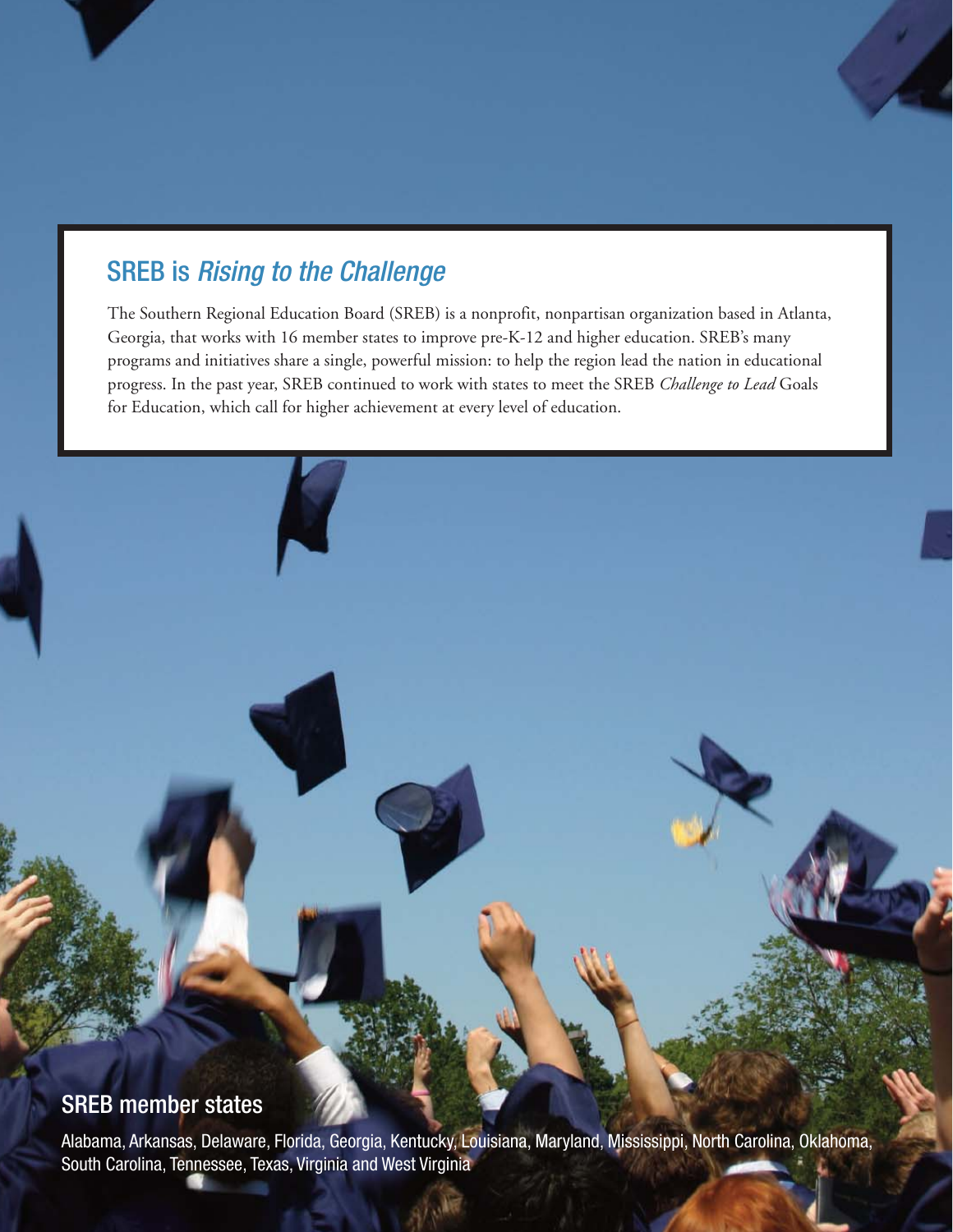### **SREB states are Rising to the Challenge**

### Highlights from a year of important work:

**Reading Is Key** — An SREB panel led by Governor Tim Kaine of Virginia set the course for boosting middle grades and high school reading achievement in all academic subjects in the 16 SREB states.

**Guidance for State Leaders** — SREB reports pinpointed progress and challenges in the middle grades, high schools and charter schools, monitored state education budgets and more.

**Improving Schools** — Thousands of educators attended SREB professional development events, and new publications shared best practices for teaching and learning.

**Graduating More Students, Higher Achievement** — State leaders came together with SREB experts to outline a new generation of accountability that focuses on raising achievement and high school graduation rates across the region.

**College Readiness** — SREB worked directly with states on policies that will help prepare more students for college, career training and the workplace.

**Updating Policy-Makers** — State legislators and other leaders received updates on state policy and issues in face-to-face visits, presentations and information requests fielded by SREB staff.

**Expanding Technology** — SREB gave college students and adult learners record-setting access to 30,000 online courses and developed regionwide guidelines to ensure that middle grades and high school students have the high-quality online teachers and courses they need.

**Changes in Higher Education** — SREB compiled key data that reveal major demographic shifts and point to how the region's public colleges and universities can adapt.

**Tuition Savings** — SREB brought states together to enable the region's college students to pursue out-of-state, specialized degree programs at in-state tuition rates — earning national attention in a troubled economy.

**More Doctoral Scholars** — The region made progress on the minority faculty shortage as SREB served a growing number of Ph.D. students and graduates.

**Needs in Nursing** — SREB worked with member states to strengthen nursing education and help fill the critical need for more registered nurses.

**Tomorrow's Leadership** — SREB training helped states produce better principals for schools.

**Still Rising — SREB's** assistance to member states today moves forward with renewed vigor and an even sharper focus in the face of tough economic demands. SREB is committed to providing the critical services, information and guidance states need to improve education and fuel the long-term social and economic well-being of the region.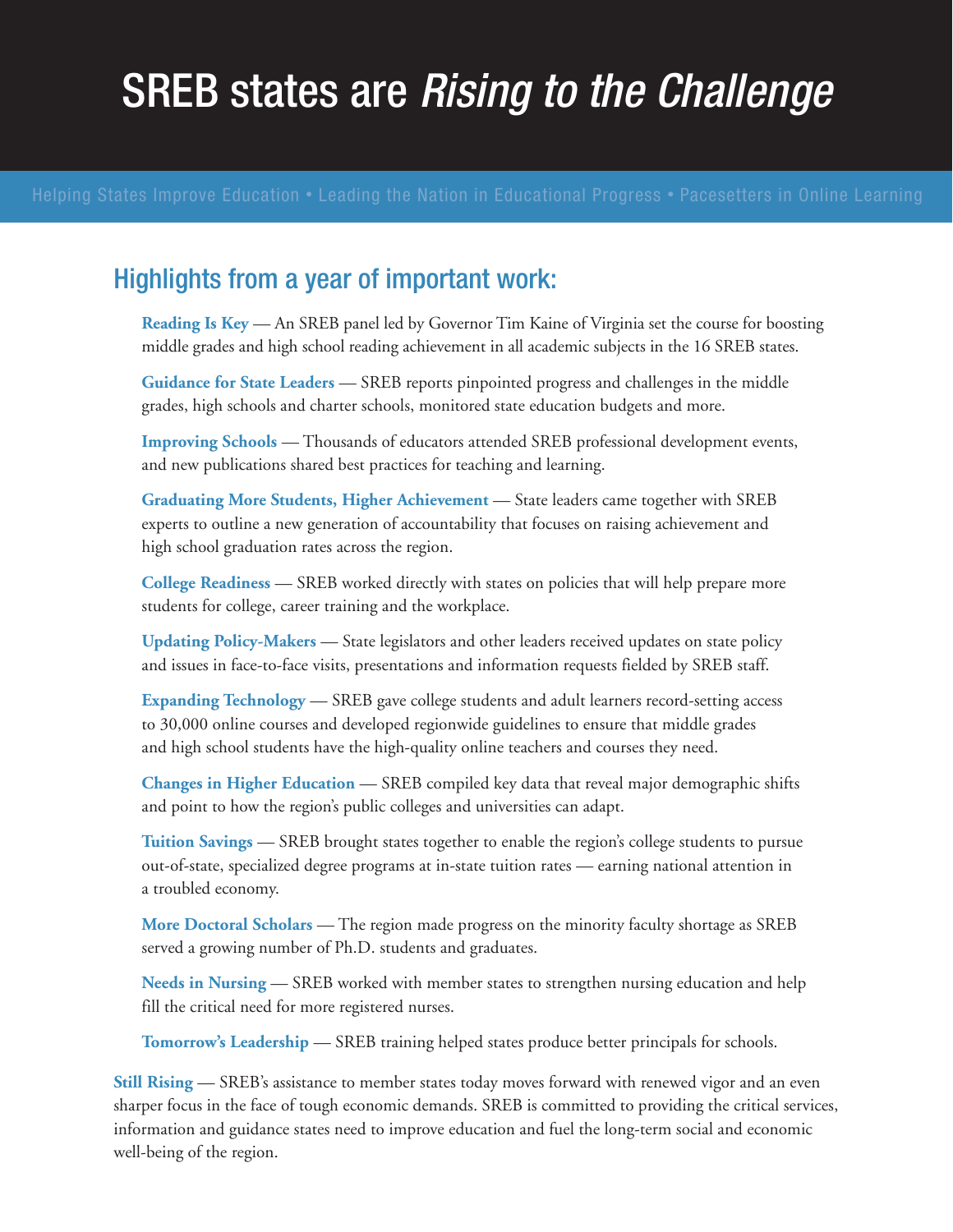# A Message from the SREB Chair

**Governor Tim Kaine**, Virginia



Tim Kaine was elected the 70th Governor of Virginia in 2005. He has expanded prekindergarten for thousands of 4-year-olds and has improved career/technical education programs. He led the creation of the New College Institute in Southside Virginia, giving every part of the Commonwealth a four-year college. He also has taught at the University of Richmond Law School and has served as the mayor of Richmond, and as lieutenant governor.

It has been an honor to serve as the SREB Chair for the past year. I am particularly proud of the work of the **SREB Committee to Improve Reading and Writing in Middle and High Schools**.

The result of the Committee's work was a major report released in May 2009 that urged states to take immediate action **to improve the reading comprehension skills of middle grades and high school students in each subject**.

The report, *A Critical Mission: Making Adolescent Reading an Immediate Priority in SREB States*, calls for states to identify the specific reading skills students need in all key subjects. Then, states should adjust their curricula, help teachers focus on higher-level reading in their classes, and provide extra help for struggling students.

These actions will help states substantially raise the levels of education students attain. More students will graduate from high school, and more of them will be well-prepared to enter college or career training — which most of our states' residents now need.

I'm also proud that the Commonwealth of Virginia is among the first states to work directly with SREB to develop a statewide college- and career-readiness initiative. Texas, Kentucky, Maryland and West Virginia also are involved in this work with SREB, and I know it will pay off.

The readiness project brings SREB together with states, thanks to support from the Bill & Melinda Gates Foundation, to identify statewide college- and career-readiness standards and assessments, and make them a major focus in all high schools. The standards will provide a guide for teachers' reading and math instruction. We look forward to making progress in this area with SREB's help.

Especially in tough economic times, education is the key to economic growth and improving our quality of life in the South.

Together, we can prepare our children for a very bright future.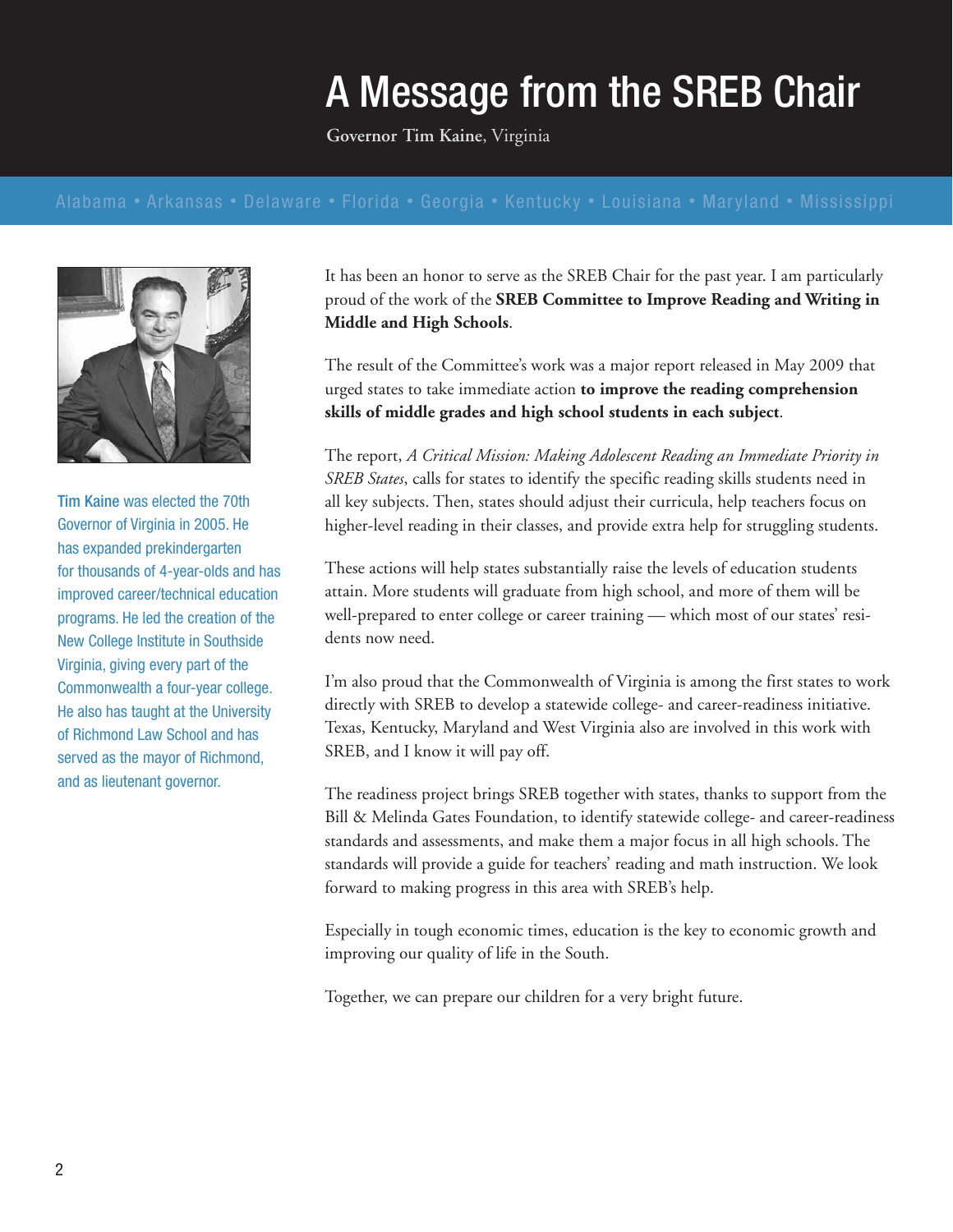## Message from the SREB President

**Dave Spence**

In the past year, SREB has helped states focus on improving education in several ways that will make a lasting difference — even as we struggle with the economic downturn.

I want to thank Governor Tim Kaine of Virginia for his leadership in the past year as the SREB Chair and for leading the **SREB Committee to Improve Reading and Writing in Middle and High Schools**. He has pushed SREB and our states to meet new challenges.

SREB states are working to lead the nation in improving education. Many of our states started further behind, owing to the legacy of low levels of family income and education. However, our region was the first to recognize that education would help break these cycles. That tradition continues.

SREB has stepped up its work with individual states, especially in these key areas:

- - Helping states use the recommendations of Governor Kaine's Committee: that states **raise expectations for students' reading skills in each key academic subject in the middle grades and high school**. We will tap some of the nation's leading experts in reading, convene state leaders to help them put strong policies and practices into place, and states will provide teachers with the training they need to help more students excel. No other SREB effort will have higher priority. Because *reading with comprehension is the key to all learning*.
- **E** Working with seven SREB states individually to implement a comprehensive agenda for **improving high school graduates' readiness for college and careers**. SREB states will be national leaders in this effort, funded by the Bill & Melinda Gates Foundation.
- - Focusing more attention on **helping more students who** *enroll* **in two- and four-year colleges to** *complete* **degrees**. Only about half of students who start four-year degrees in public universities in SREB states graduate within six years. This must change. We will release a major report this fall on how states and colleges are making improvements in this area.
- -Promoting more comprehensive, **statewide college transfer policies**.

Just as we have since 1948, SREB states are rising to meet the challenge of improving education. Thank you to all who are involved with SREB.



Dave Spence became the president of the Southern Regional Education Board in 2005. He advises SREB Board members including governors, state legislators, state education chiefs and other leaders in 16 states — as they strive to improve pre-K-12 and postsecondary education. He is a nationally known advocate for improving high school students' graduation rates and readiness for college and career training. Under his leadership, SREB is helping states improve reading instruction in the middle grades and high school and raise college graduation rates, among other major priorities.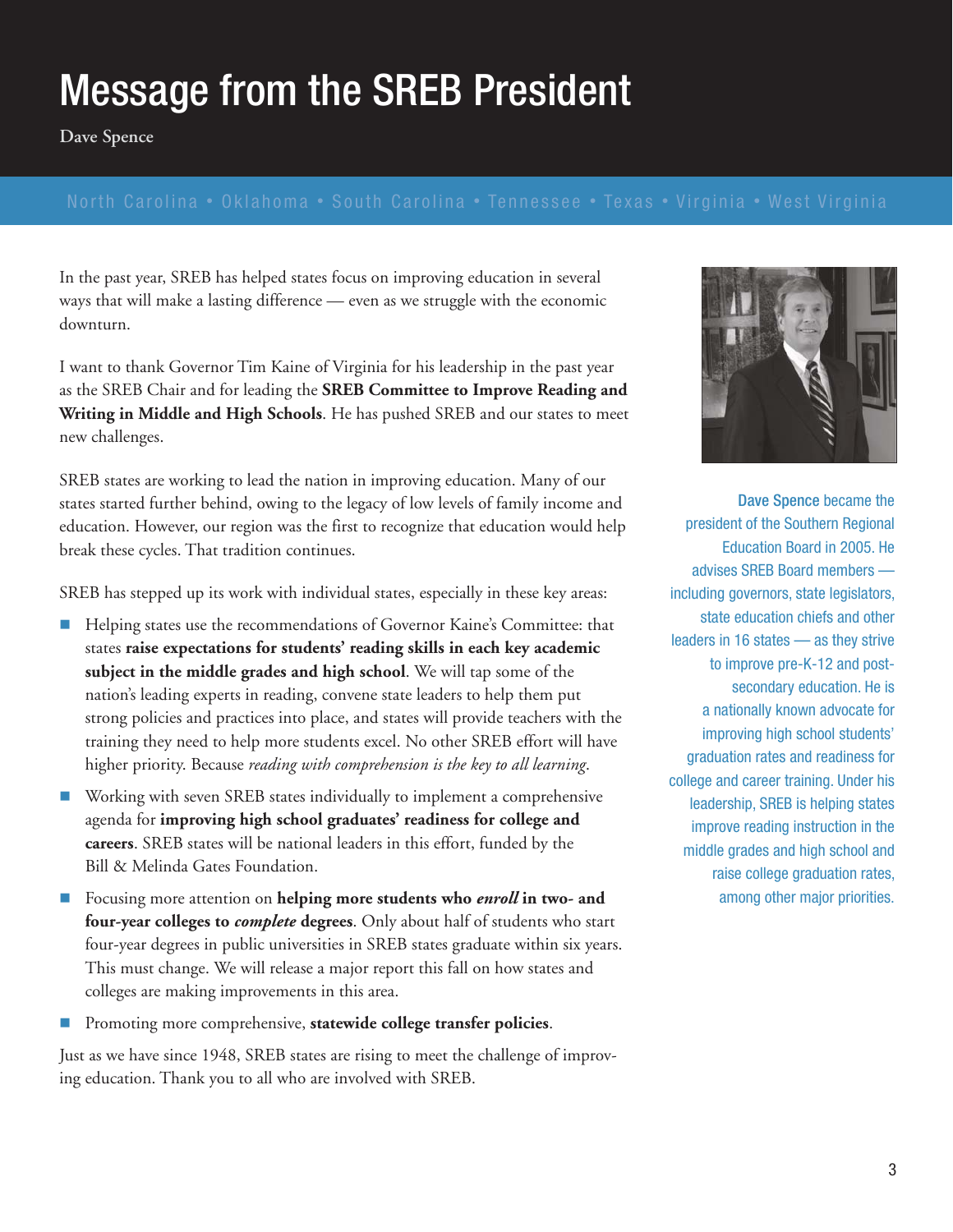

### State Services

Legislators from across the region gather at SREB's Legislative Work Conference each year to share ideas for improving education.

### *Updating state leaders on legislative actions, issues and trends*

The bedrock of SREB's work is providing policy-makers with the information they need to analyze education trends and topics — and to make informed decisions. State Services works with state education leaders and often is the first point of contact for legislators, legislative and governors' staffs, and other policy-makers seeking updates on specific policy issues.

In the past year, State Services coordinated responses to SREB state leaders seeking information on education governance, charter schools, state and education budgets, school calendars, student financial assistance, college completion and adult learners, K-12 and college textbook policies, teacher pay and much more.

During legislative sessions, State Services staff members meet with leaders in SREB states and prepare a series of *Legislative Reports* on current budget proposals, bills and other actions, along with reports on issues that impact education and the legislative process. These reports help state leaders learn about legislative activity on education and budgets in other states.

In addition, State Services works closely with the SREB Legislative Advisory Council, a group of state senators, representatives and delegates from all 16 SREB states. The Council meets every winter to examine education issues of importance in the region. It also advises the Board and is the steering committee for SREB's annual Legislative Work Conference. About 100 legislators regularly gather at the LWC to hear from education experts, share their knowledge and for work sessions that focus on every level of education, from pre-K through postsecondary.

State Services holds a meeting of legislative committee and governors' education staffs each fall, makes presentations in state capitals, and assists with SREB's Annual Meeting, which brings lawmakers together with other state leaders to discuss ideas for moving forward in education policy.

For more information: Contact Gale Gaines at gale.gaines@sreb.org.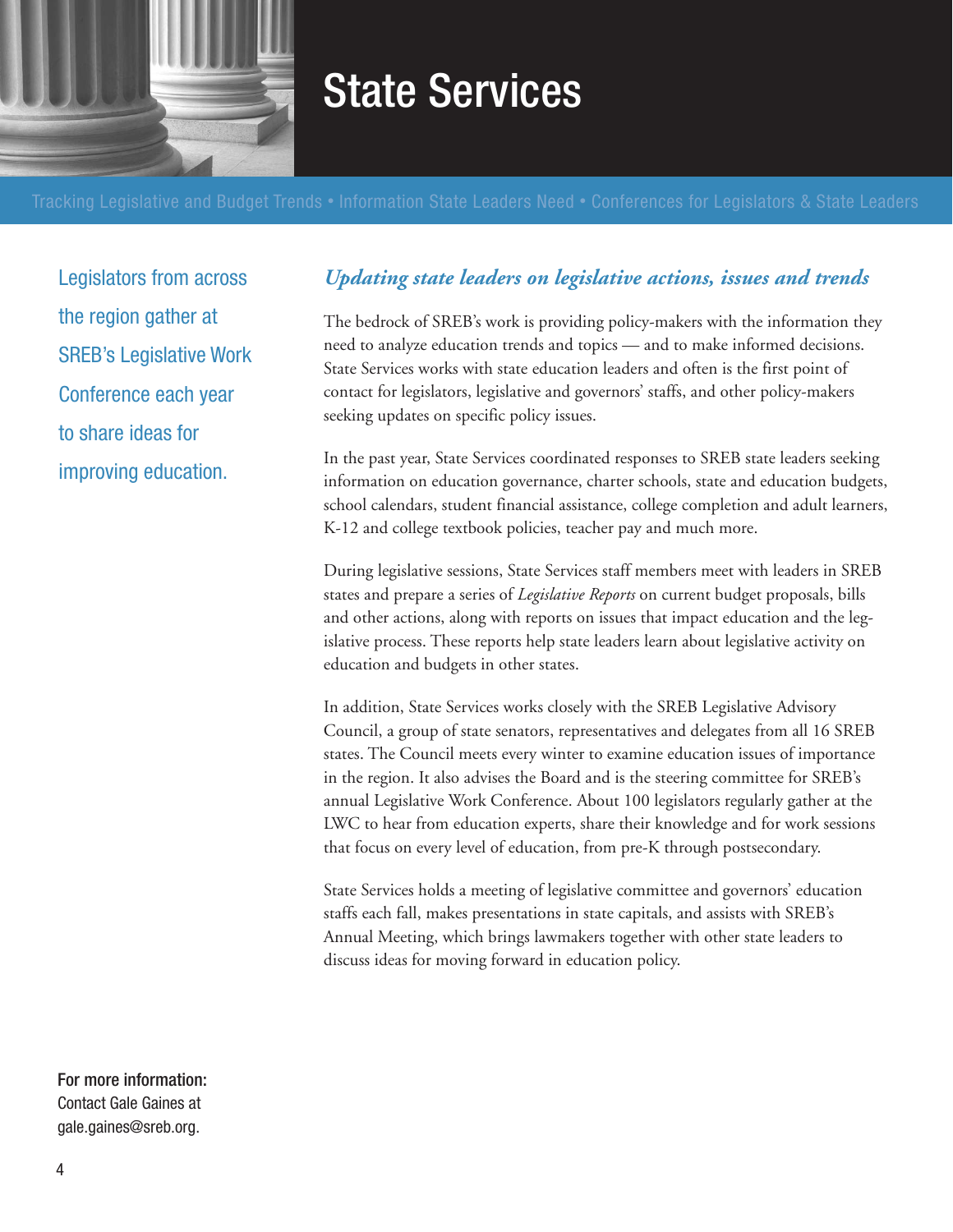# College and Career Readiness



### *Helping states ensure high school graduates are well-prepared for college and career training*

More than ever before, most Americans need some form of education beyond high school to succeed economically. SREB has two important projects under way to help states prepare all students for college and the workplace.

With support from the Bill & Melinda Gates Foundation, SREB assists states as they accelerate their progress in implementing comprehensive statewide collegeand career-readiness initiatives. SREB works individually with states to ensure each has a single set of statewide college- and career-readiness standards in reading and math that are recognized and applied by all public high schools and colleges within the state.

SREB helps states: review existing college- and career-readiness standards or develop and approve new ones; develop plans for helping teachers know the standards and how to incorporate them into classroom instruction; and revise senior-year curricula and instruction to strengthen the academic skills of students who need help meeting the standards before graduation. SREB also works with states to ensure that endof-course exams specifically measure whether students meet college- and careerreadiness standards.

The second part of SREB's work in this area is college completion. Federal data show that the graduation rate of incoming freshmen at public four-year colleges and universities is only 55 percent nationwide and 52 percent in SREB states. These low rates have been troubling for many years, especially for students with academic and financial disadvantages. SREB is exploring successful strategies that states and public higher education institutions are using to help more students achieve bachelor's degrees — and plans to publish a major report on the topic.

These SREB projects are geared toward helping more students graduate from high school on time and ready for college and career opportunities. Strong academic preparation and higher college completion rates are critical to SREB states' future prosperity.

Two important SREB projects aim to help states prepare all students for college and the workplace.

For more information: Contact Cheryl Blanco at cheryl.blanco@sreb.org.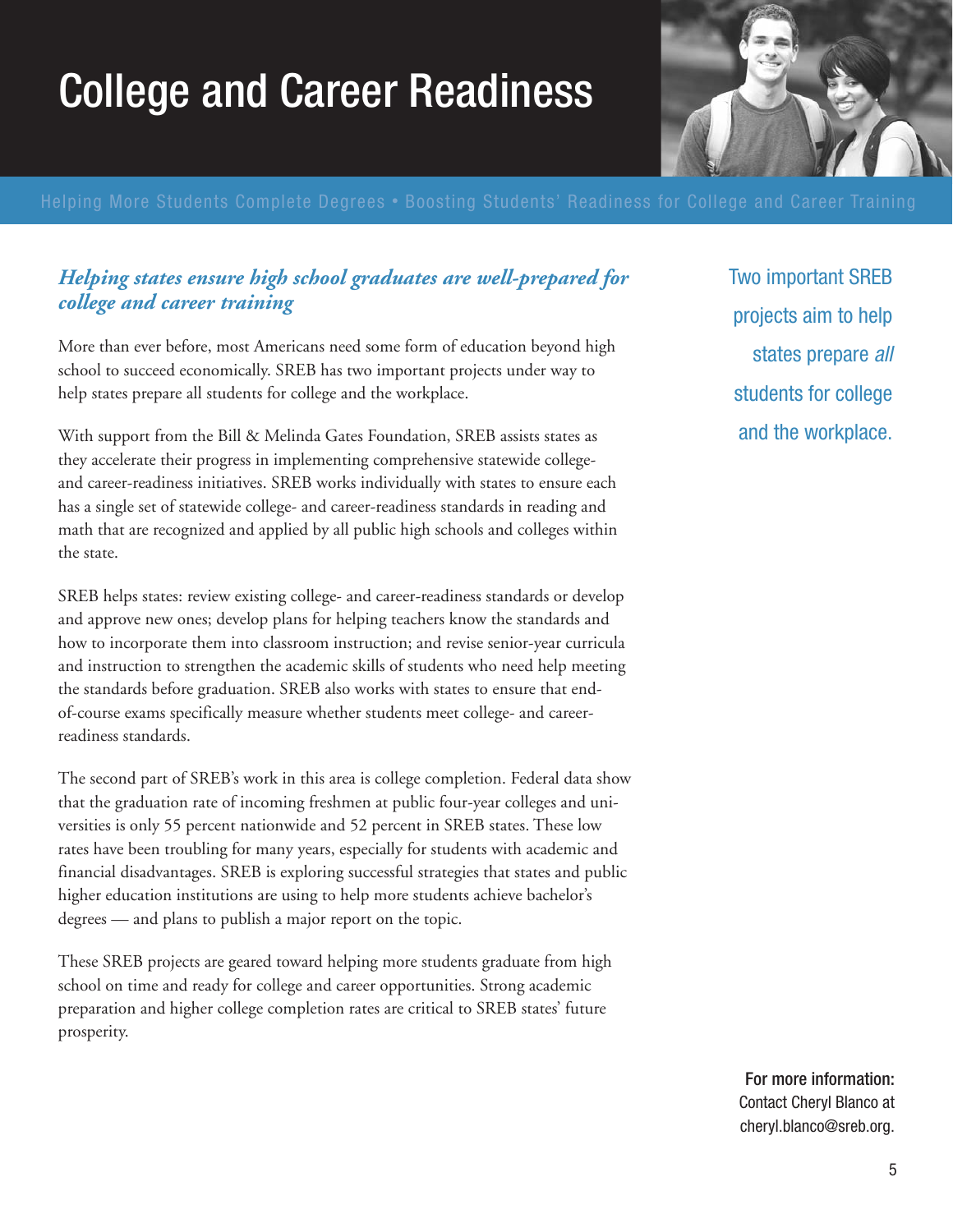

### Education Policies

**Joan M. Lord**, vice president: joan.lord@sreb.org

SREB updates state leaders regularly on progress on the SREB Challenge to Lead goals and recommends next steps for them to pursue.

### Education Goals and Progress

### *Helping state leaders track progress toward the SREB*  **Challenge to Lead** *Goals for Education*

Adopted by a committee of the region's leaders in 2002, the SREB *Challenge to Lead* Goals for Education set an ambitious agenda for the region: to improve education in every state at every level — from pre-K through postsecondary studies.

Analyzing each state's progress in every area addressed in the 12 goals is the focus of SREB's Education Policies team. SREB's policy researchers examine state and national achievement results, higher education data and other information from SREB education agencies to track the progress of all 16 member states. They also issue reports on specific goals and topics, recommending policy changes and next steps for state leaders to pursue.

Among the highlights of the past year, Education Policies examined improvements in reading and mathematics achievement in the early grades and traced increases in student participation and success in Advanced Placement and International Baccalaureate programs. Reports on SREB states' achievement in the middle grades and high school are the main focus of the group's work in 2009.

### Go Alliance

In pursuit of the *Challenge to Lead* goals, SREB states also participate in the Go *Alliance*, an interstate cooperative that develops and shares media campaigns to urge students to finish high school and attend college. Among other activities over the past year, the Go *Alliance'*s annual Workshop Series continued to help state officials plan and implement effective education outreach and marketing campaigns.

In fall 2008, representatives from six states, facilitated by the Go *Alliance* and funded by their federal College Access Challenge Grants, launched a project to develop an online training course to help school counselors guide more students from high school into postsecondary education.

For more information: Contact Joan Lord at joan.lord@sreb.org.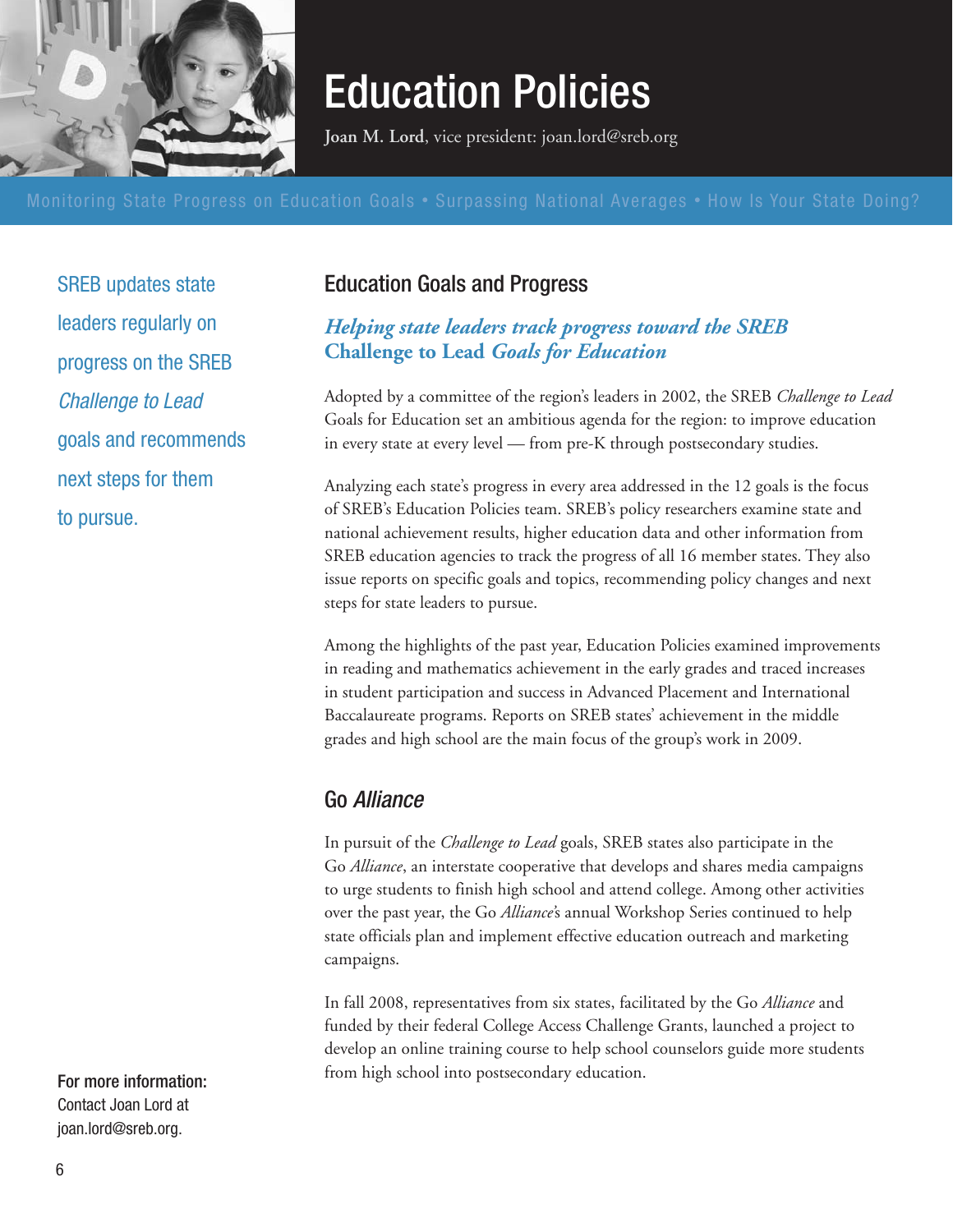

### SREB-State Doctoral Scholars Program

### *Increasing the percentage of minority faculty members on college campuses*

Now in its 16th year, the SREB-State Doctoral Scholars Program continues to address the severe national and regional shortage of minority students who earn Ph.D.s and pursue careers as college and university faculty members. The program is a nationally recognized leader in this work.

The Doctoral Scholars Program currently assists more than 300 scholars who are working on doctoral degrees. The program recently celebrated its 450th Mark Musick Scholar graduate, named in honor of SREB's president emeritus who helped found the program. Of the scholars who have earned their Ph.D.s through the program, 79 percent now work in education — and more than 70 percent of them in SREB states. Seventeen program graduates have earned tenure and promotion, and many others will this year.

The program continues to provide a Service Grant Award that encourages graduates to promote academic excellence among young people in their communities. Plans also are under way to expand program services to support graduates who obtain junior faculty positions and are working toward tenure and promotion.

The program's motto, "more than a check and a handshake," describes the multilayered support that the program provides for its scholars and institutions. The program provides scholars with professional development, mentoring and networking opportunities, employment counseling, financial assistance and other services. Participating institutions benefit from free job listings, recruiting opportunities, professional development for faculty members and resource sharing.

In October 2008, SREB was the lead host of the 15th annual Compact for Faculty Diversity Institute on Teaching and Mentoring. The Institute brought more than 1,000 participants together in Tampa, Florida, for leadership training, networking, professional development and job recruiting. The fall 2009 Institute in Arlington, Virginia, is expected to be even larger.

SREB is the lead host of the annual Institute on Teaching and Mentoring, the nation's largest gathering of minority Ph.D. scholars and faculty mentors.

> For more information: Contact Ansley Abraham at ansley.abraham@sreb.org.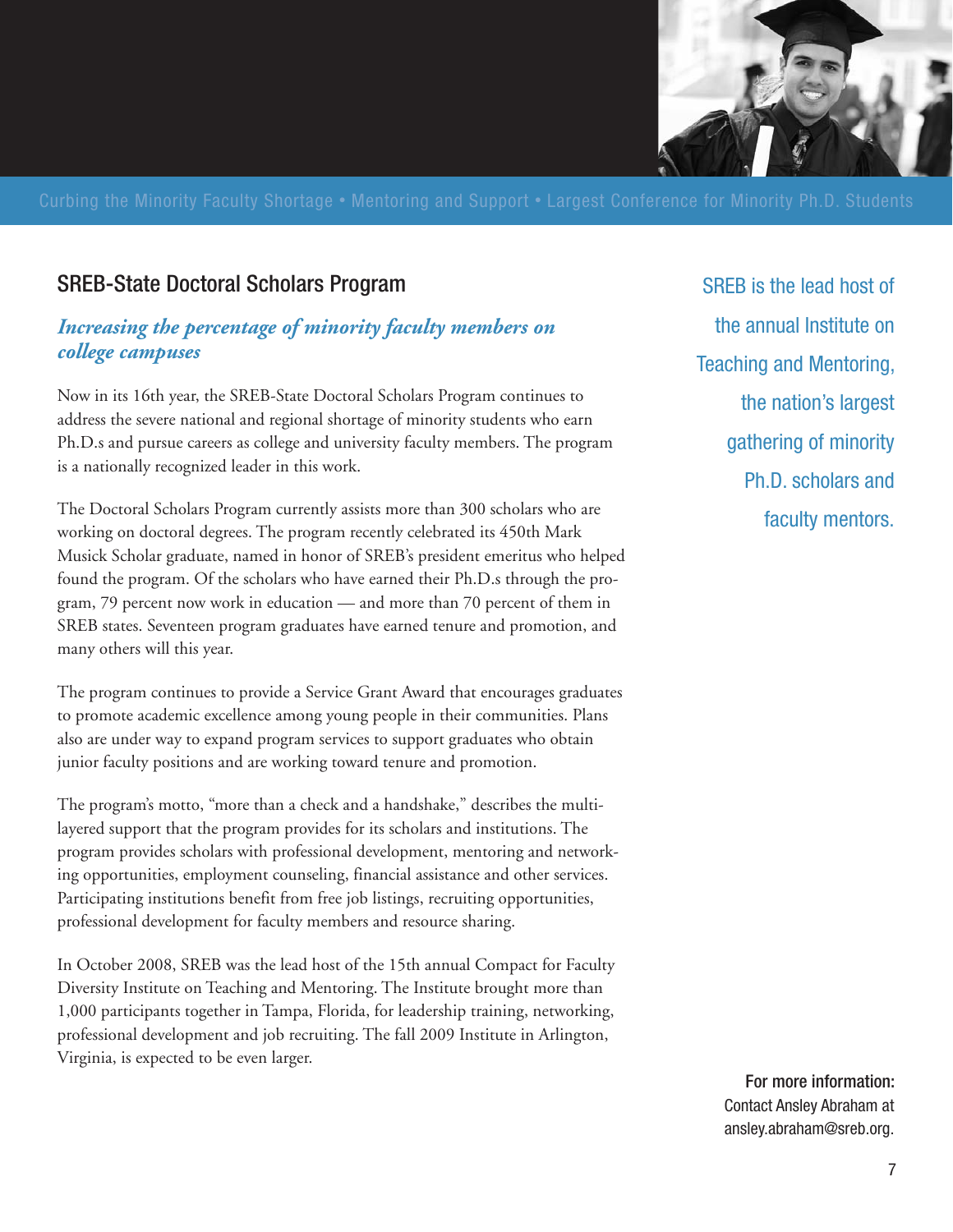

## Education Policies

The Cooperative devoted much of its work this year to online teachers, creating professional development guidelines for them and two new Web sites to help them connect with each other.

For more information: Contact Myk Garn at myk.garn@sreb.org.

### Educational Technology Cooperative

### *Expanding the classroom through digital and online learning*

Now in its 14th year, the SREB Educational Technology Cooperative brings together state K-12 and postsecondary agencies from the 16 SREB states to capitalize on current technology at every level of education. More than three dozen state agencies participate in this one-of-a-kind program, which is a national leader in advocating for and helping states expand online learning and digital content.

Working with the Cooperative, SREB states lead the nation in providing state virtual or online schools. More than 200,000 middle grades and high school students in the region now take online courses each academic year.

With support from the AT&T Foundation, the Cooperative focused in the past year on online teachers. Building on its landmark SREB *Standards for Quality Online Teaching*, the Cooperative developed professional development guidelines for online teachers, two new Web sites to provide quality resources for online teachers, and a forum where online teachers can obtain and share information.

The Cooperative also expanded the work of SREB-SCORE in an emerging area of educational technology: digital learning content. SCORE is helping teachers and faculty understand and use digital content to improve their teaching and student learning.

The Cooperative's *EvaluTech* Web site continues to give teachers access to free, up-to-date resources for their classrooms and their own training.

Bill Thomas, the longtime director of the Cooperative and a nationally known expert on online learning and other uses of technology in education, retired from SREB in March 2009. In January 2009, he received the prestigious Community Builder Award from the National Coalition for Technology in Education and Training at the Bytes & Books Inaugural Ball in Washington, D.C. Other honorees included U.S. Senator Edward M. Kennedy of Massachusetts and filmmaker George Lucas. Myk Garn is the new director of the SREB Cooperative.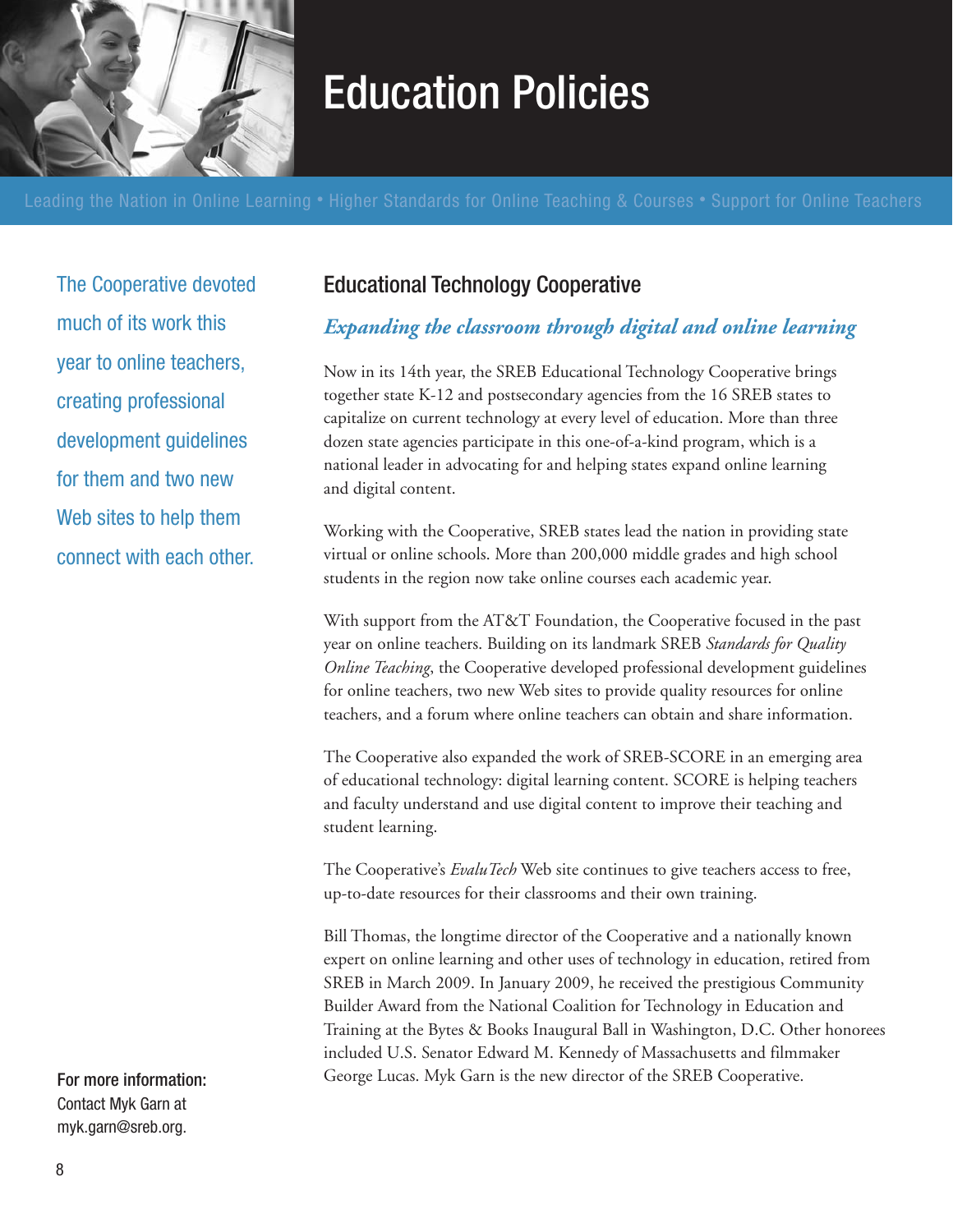

### Education Data Services

### *Keeping states informed on the latest interstate comparisons and trends affecting elementary, secondary and higher education*

SREB's Education Data Services collects, analyzes and shares the latest available demographic, economic, and pre-K-12 and higher education data among SREB states.

The program's centerpiece is the *SREB Fact Book on Higher Education*, one of the nation's most comprehensive collections of comparative data — widely used across the SREB region and nationwide for more than a half-century. The *Fact Book* is published every two years, and the interactive online edition is updated continually.

The *Fact Book* includes more than 90 tables of detailed information on colleges and universities in SREB states, plus other regional and national data. All 50 states are included in much of the online version. The new edition will be published in June 2009.

Leaders also receive state-by-state *Featured Facts* reports highlighting their standings on key higher education indicators. Periodic *Fact Book Bulletins* provide additional updates on current issues for policy-makers, and are cited regularly by the national and regional news media.

The backbone of the *Fact Book* is the SREB-State Data Exchange, which compiles the most detailed and up-to-date comparisons of higher education data in the region. Created in 1969, the Data Exchange brings together higher education governing and coordinating boards in SREB states to produce comparative information critical to the work of governors' offices, higher education boards and legislative committees. State agency staff members meet each year to review the information and plan for new sets of data that can help state policy-makers monitor trends and improve higher education in the region.

The Data Exchange's annual survey includes helpful "SREB averages" for funding, student tuition/fees, progression rates and faculty compensation, plus the nation's first and most detailed annual interstate profiles on e-learning.

The latest edition of the SREB Fact Book on **Higher Education helps** policy-makers find the data they need to monitor trends in their states.

> For more information: Contact Joe Marks at joe.marks@sreb.org.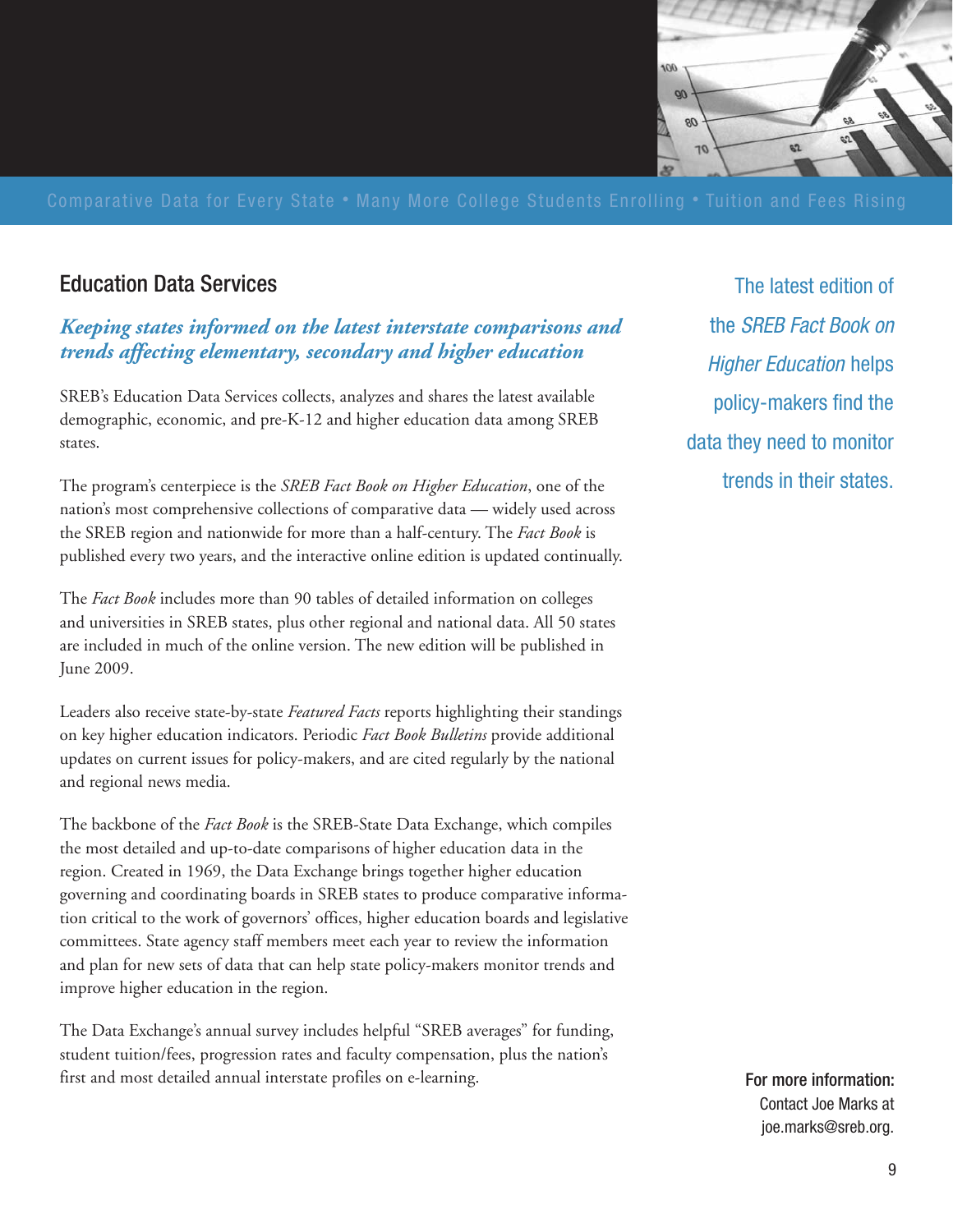

# High Schools That Work

**Gene Bottoms**, senior vice president: gene.bottoms@sreb.org

The 2008 HSTW Summer Staff Development Conference attracted more than 7,500 educators from 43 states and other nations.

### *Transforming high schools into places where all students learn at high levels*

SREB's *High Schools That Work (HSTW)* program is recognized nationally for its effectiveness in helping schools improve the achievement of *all* students. Offering a results-based design, *HSTW* partners with state education agencies to help raise achievement in more than 1,200 high schools in 31 states and the District of Columbia. *HSTW'*s 10 Key Practices help schools blend career/ technical studies with rigorous academics and emphasize the use of data in school improvement.

*HSTW* provides many workshops for educators and state leaders. The 22nd Annual *HSTW* Summer Staff Development Conference was held in July 2008 in Nashville, Tennessee, and drew more than 7,500 educators from 43 states, Canada and Japan. *HSTW* also held eight other national workshops for 1,100 educators and a school leadership series with follow-up Webinars for 71 educators.

The annual *HSTW* Leaders' Forum focused nearly 100 state leaders and legislators on policies and initiatives for realizing the potential of career/technical studies to improve achievement, high school completion rates, and preparation for college and careers.

*HSTW* also developed a series of Webinars for educators on improving reading, and *HSTW'*s team of school improvement consultants delivered more than 140 customized workshops and other sessions to 2,500 educators.

In fall 2008, SREB sent the results of the 2008 *HSTW* and Middle Grades Assessments to nearly 1,400 participating high schools and middle grades schools. The *HSTW* Assessment included new subject tests based on the 2009 National Assessment for Educational Progress frameworks and *HSTW'*s college- and career-readiness goals. An October 2008 national workshop and 14 state-level workshops guided school and state leaders in using data to inform school improvements.

As always, *HSTW* published dozens of reports on education policy and practice available online at www.sreb.org.

For more information:

Contact Gene Bottoms at gene.bottoms@sreb.org.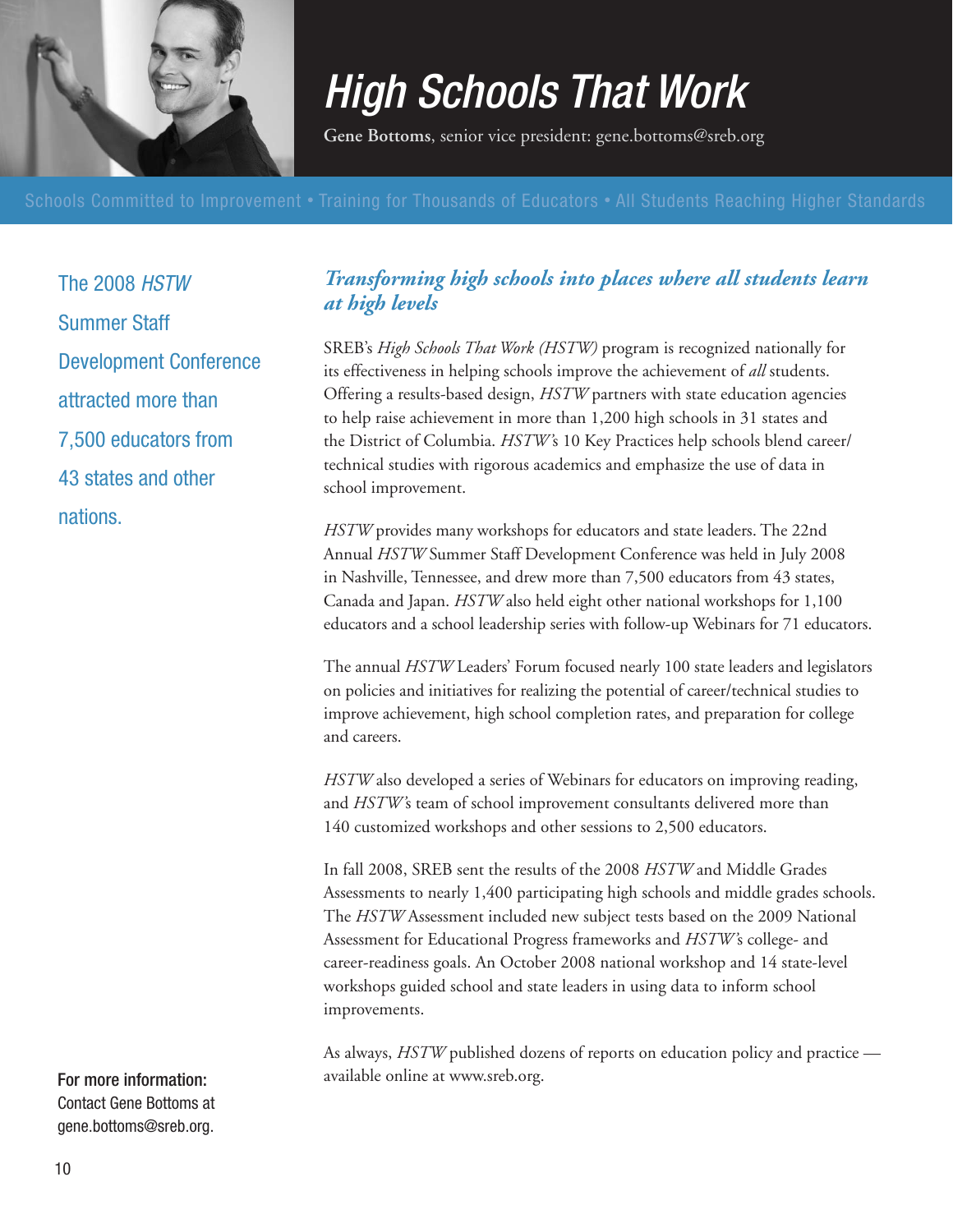

### Partnerships with States

In 2008, this *High Schools That Work (HSTW)* program established innovative partnerships with SREB state departments of education in four states to reform high schools and improve student achievement and graduation rates.

In Alabama in 2008, SREB helped seven schools use the *HSTW* improvement framework and held workshops for educators on literacy, school culture and more. In Florida, SREB began training SREB's and the state's own school improvement coaches. This work combines school improvement efforts with training for current and aspiring school leaders in 25 underperforming schools.

The Louisiana partnership includes 12 high schools and 10 middle grades schools. In 2008, SREB held numerous workshops and helped teams of teachers and school and district leaders develop school improvement plans using the *HSTW* framework.

SREB provides on-site coaching and workshops to 43 Texas schools. In 2008, SREB helped teachers embed high-level science instruction into career/technical classes and improve student advisement. After this training, many schools showed achievement gains and higher rates of students who met college/career readiness standards on the *HSTW* Assessment than other schools. SREB helped one high school implement a pre-engineering curriculum that earned the school a national award.

### Direct Services to Districts and Schools

*High Schools That Work (HSTW)* and *Making Middle Grades Work (MMGW)* contract with schools and districts to provide traditionally low-performing schools with a school improvement model proven to boost student achievement. School improvement consultants customize services for each school.

In the past year, these programs served 53 middle grades schools and 92 high schools in Alabama, Georgia, Kentucky, Mississippi, North Carolina, Tennessee, Texas, Virginia and Alberta, Canada. SREB provided direct services to an additional 81 high schools and 12 middle grades schools outside the region.

The Mobile Public Schools in Alabama expanded *MMGW* to all of its middle schools after 12 schools used the SREB program to meet test-score goals under the *No Child Left Behind Act* in 2007-2008. Robeson County, North Carolina, also added all of its middle grades schools to the program this year.

These partnerships serve 96 schools in four states.

For more information: Contact Scott Warren at scott.warren@sreb.org or Steve Broome at steve.broome@sreb.org.

For more information: Contact Rhenida Rennie at rhenida.rennie@sreb.org.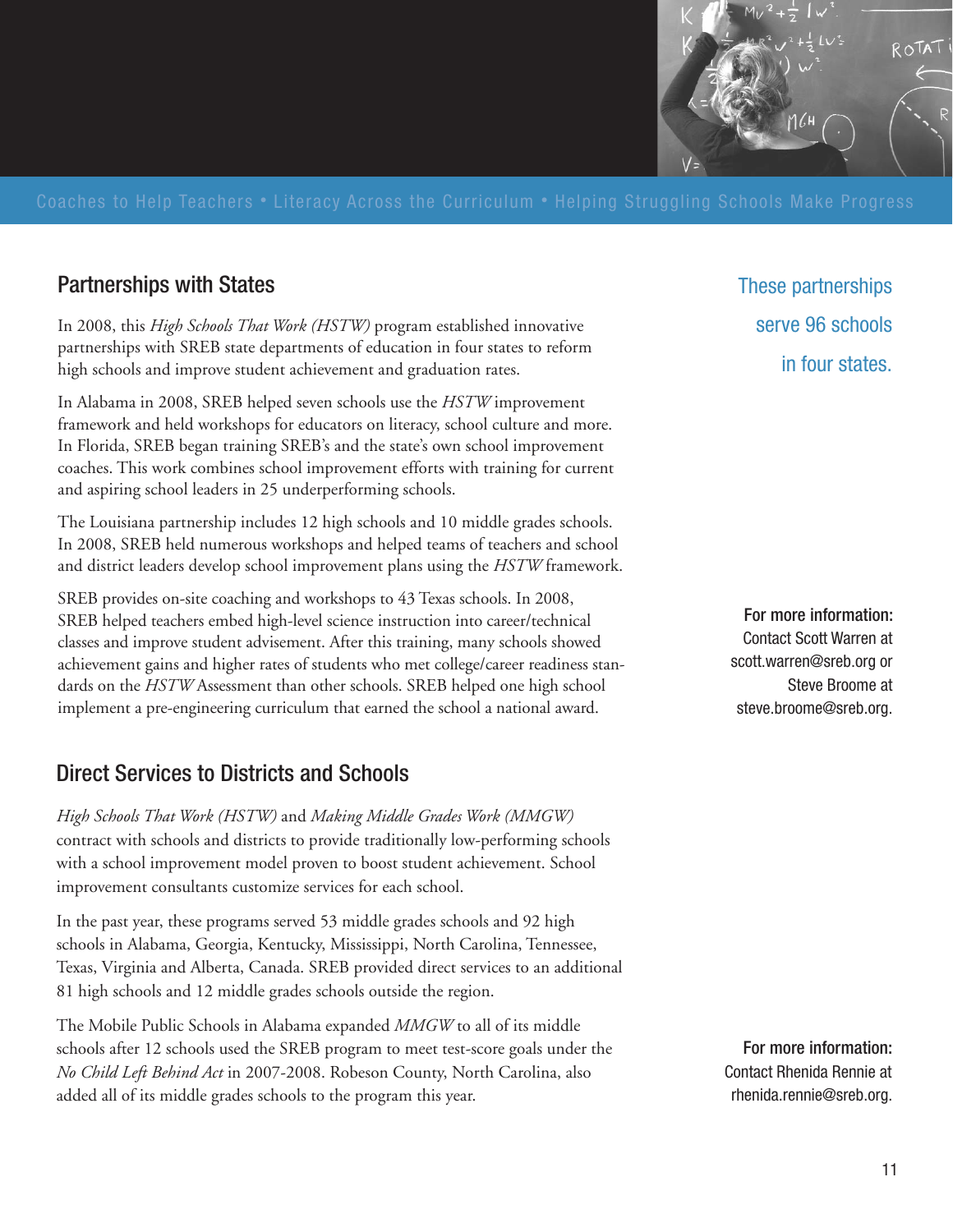

# High Schools That Work

The Transitions Institute helped more teachers prepare students for high school and college studies.

For more information: Contact Janie Smith at janiewsmithsreb@bellsouth.net.

For more information: Contact Carolyn Helm at carolyn.helm@sreb.org.

### Supporting Transitions from Middle Grades to High School and from High School to Postsecondary Studies and Careers

SREB continues to support improvement in critical education transitions for students. The 2008 SREB report *Redesigning the Ninth-Grade Experience* outlines the components of an effective transition for freshmen who are not prepared for rigorous high school courses. SREB provides professional development and coaching, in partnership with large school districts and state education agencies, to assist schools in improving students' transition into high school.

In 2008, SREB began to assist educators in teaching academic and career skills through lab- and project-based courses in the ninth grade. In 2009, the Transitions Institute will be held during the annual *HSTW* Summer Staff Development Conference. The Institute serves educators whose schools design and deliver standardsbased courses that help accelerate learning for — rather than remediate — ninthgraders who may be behind. It also helps educators better prepare high school seniors for postsecondary studies.

In the 2008-2009 school year, SREB held similar institutes for educators in Alabama, Florida and Louisiana.

### Project Lead The Way ®

SREB's partnership with the national nonprofit organization, Project Lead The Way® Inc. (PLTW Inc.), will provide engineering-related courses to 778 middle grades and high schools and biomedical science programs to 47 high schools in SREB states in the 2009-2010 school year. The partnership increases the number and diversity of students preparing for college studies in engineering, science and technology. PLTW Inc. provides teachers with structured training for each course they teach and provides standard end-of-course assessments and course designs that embed academic skills into career/technical courses.

The PLTW Inc. engineering and biomedical sciences curricula use project- and problem-based learning to help students connect academic knowledge to the technical skills of the field. SREB and PLTW Inc. also have developed recruitment materials that schools can use to attract more girls to engineering.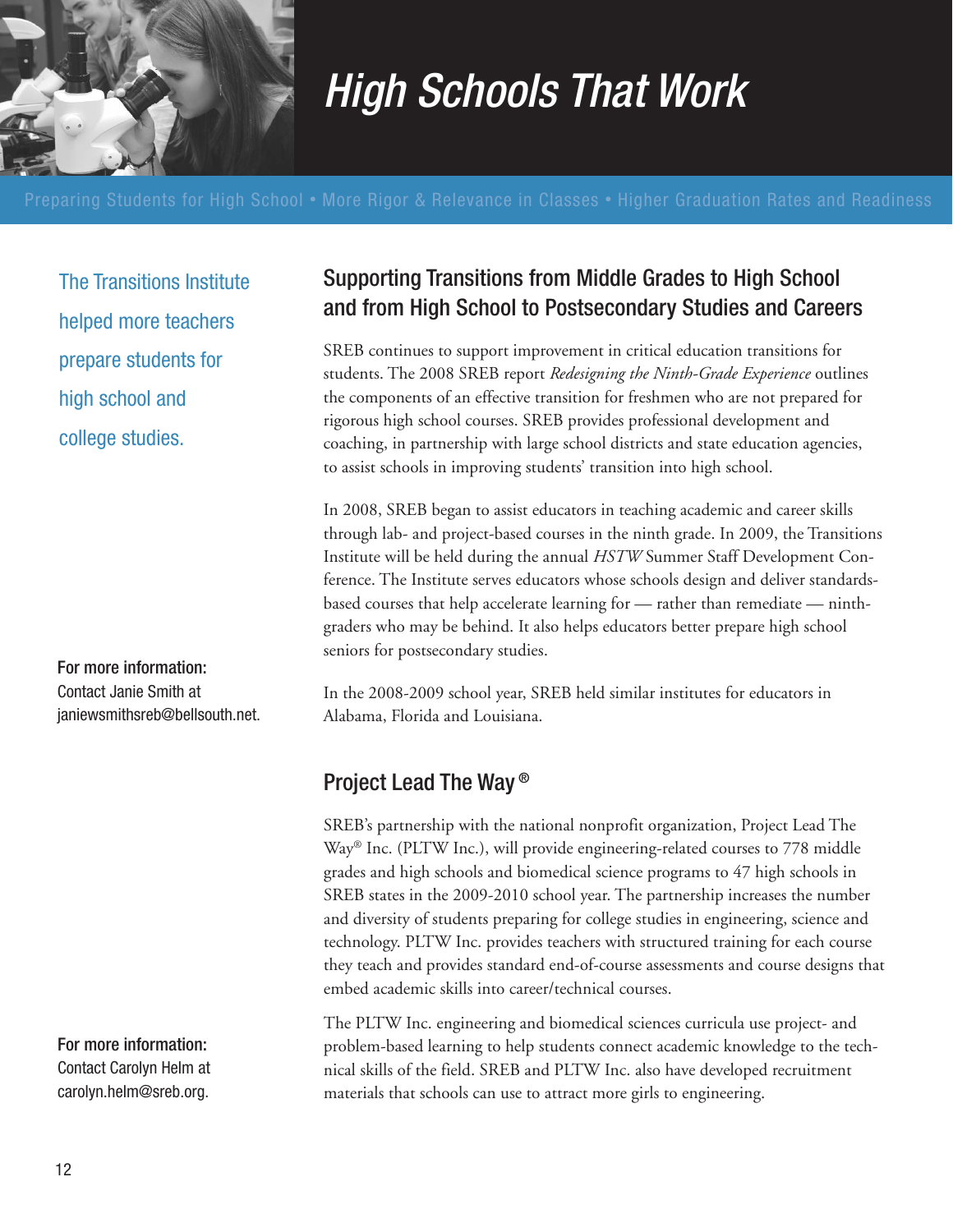

### High Schools That Work Urban Network

### *Advancing school achievement in urban areas*

The Urban Network works closely with leaders in schools and school districts to improve classroom instruction and provide staff development. The network helps teachers hone their classroom practices, trains career/technical teachers to embed literacy and mathematics strategies into their courses, and helps teachers improve instructional planning. Recently, the Network has focused on helping schools redesign the ninth grade to ensure that more students meet college- and careerreadiness standards and graduate from high school on time.

The 12th Annual Urban Council meeting in February 2009 assembled 40 educators from six cities. The theme, "Connections That Work," emphasized connections between students and adults in schools, support from feeder schools in improving student achievement and high school graduation rates, personalized learning environments and student achievement, high-quality instruction, and *High Schools That Work* and other district-level improvement efforts.

### Making Middle Grades Work

### *Ensuring the middle grades prepare students for high school*

*Making Middle Grades Work (MMGW)* focused in the past year on increasing the number of schools it serves with research-based improvement services. *MMGW'*s network grew to 440 schools in 24 states — an increase of more than 100 schools from the previous year.

The school improvement program held nearly 100 workshops for educators, addressing needs identified by *MMGW* during Technical Assistance Visits and the 2008 Middle Grades Assessment. *MMGW* provided district and school leaders with coaching to improve reading and mathematics efforts and to adopt practices that support the concept that "failure is not an option" in the middle grades.

The annual Middle Grades Leadership Forum was held in April 2009 in Atlanta. State leaders reviewed SREB middle grades research and discussed strategies to bring more attention to the transition between early grades and middle grades education.

The Urban Network helped schools redesign the ninth grade to ensure that more students will be able to succeed in high school.

> For more information: Contact Kenneth Mason at kenneth.mason@sreb.org.

MMGW's network grew to 440 schools in 24 states in the past year.

> For more information: Contact Yvonne Thayer at yvonne.thayer@sreb.org.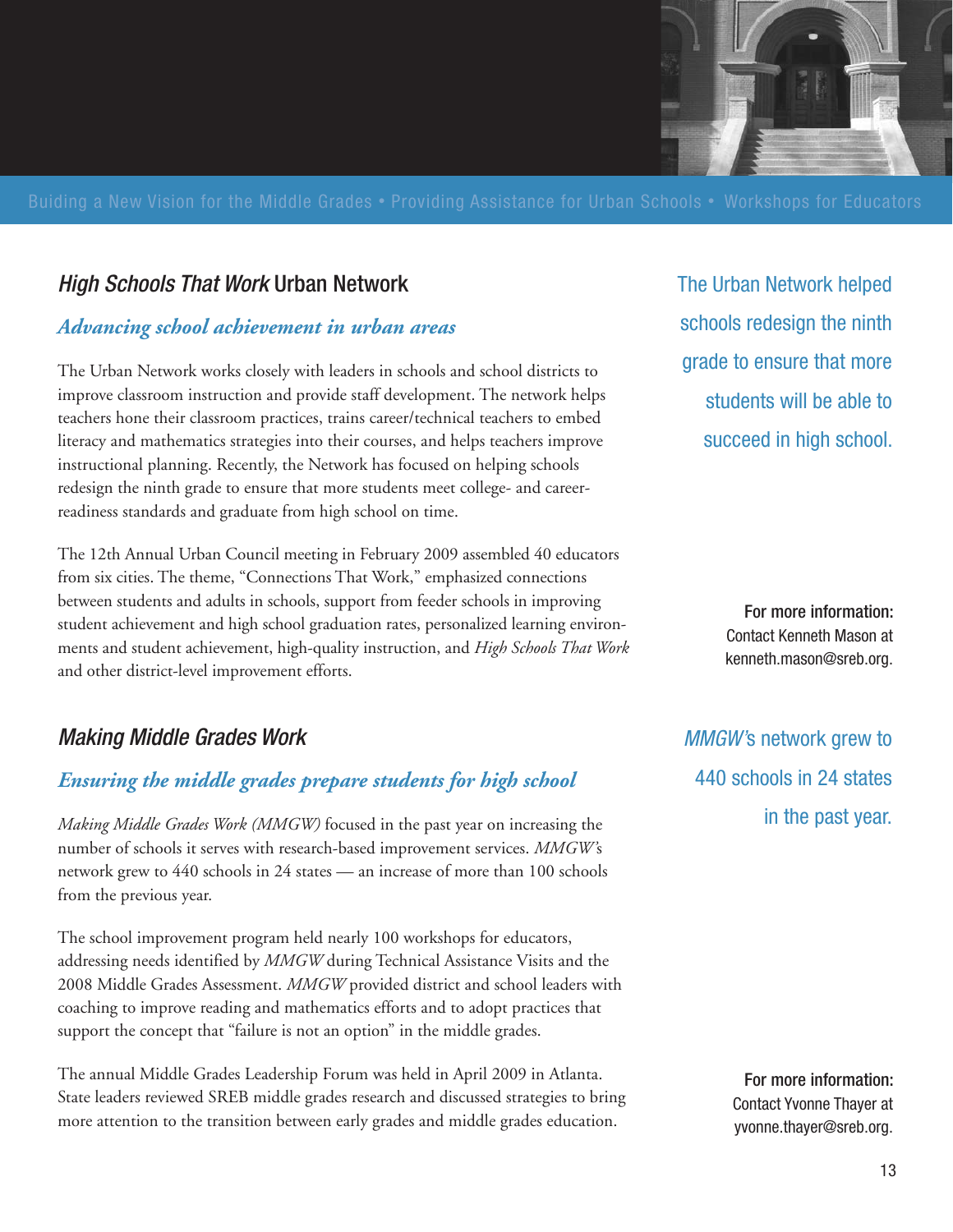

# High Schools That Work

Building on the network's rapid growth, **TCTW** held the first annual national TCTW Forum in early 2009.

### Technology Centers That Work

### *Helping career/technology centers in SREB states improve student readiness for college and careers*

Created in 2007, *Technology Centers That Work (TCTW)* helps career/technology centers embed college- and career-readiness academic standards into instruction. *TCTW* also works with high schools to ensure that career/technical students receive a coherent program of academic and career/technical studies. *TCTW'*s goal is to help centers produce graduates who can succeed in postsecondary studies and high-demand, high-skill, high-wage fields.

The *TCTW* network grew by 50 percent in its second year, to 90 centers in 11 states. Other states are identifying centers for participation in the coming year. The first annual national *TCTW* Forum was held in New Orleans in early 2009. Nearly 200 participants from career/technology centers discussed crucial issues facing their schools.

*TCTW* held national workshops for more than 150 educators, and teams of educators developed school improvement plans for their centers. *TCTW* offered a new Webinar throughout the year on defining the mission and purpose of technology centers and establishing effective student guidance and advisement systems. *TCTW* also conducted 16 Technical Assistance Visits in schools, four statewide Site Development Workshops, three workshops on the use of data to improve instruction, and additional professional development activities.

*TCTW* provides its member schools with highly regarded training on embedding literacy and numeracy strategies into career/technical courses. SREB school improvement consultants provide follow-up visits to career/technology centers to observe classroom practices and to work with educators on instructional improvements.

### For more information: Contact Ann Benson at gben@brightok.net or Gene Bottoms at gene.bottoms@sreb.org.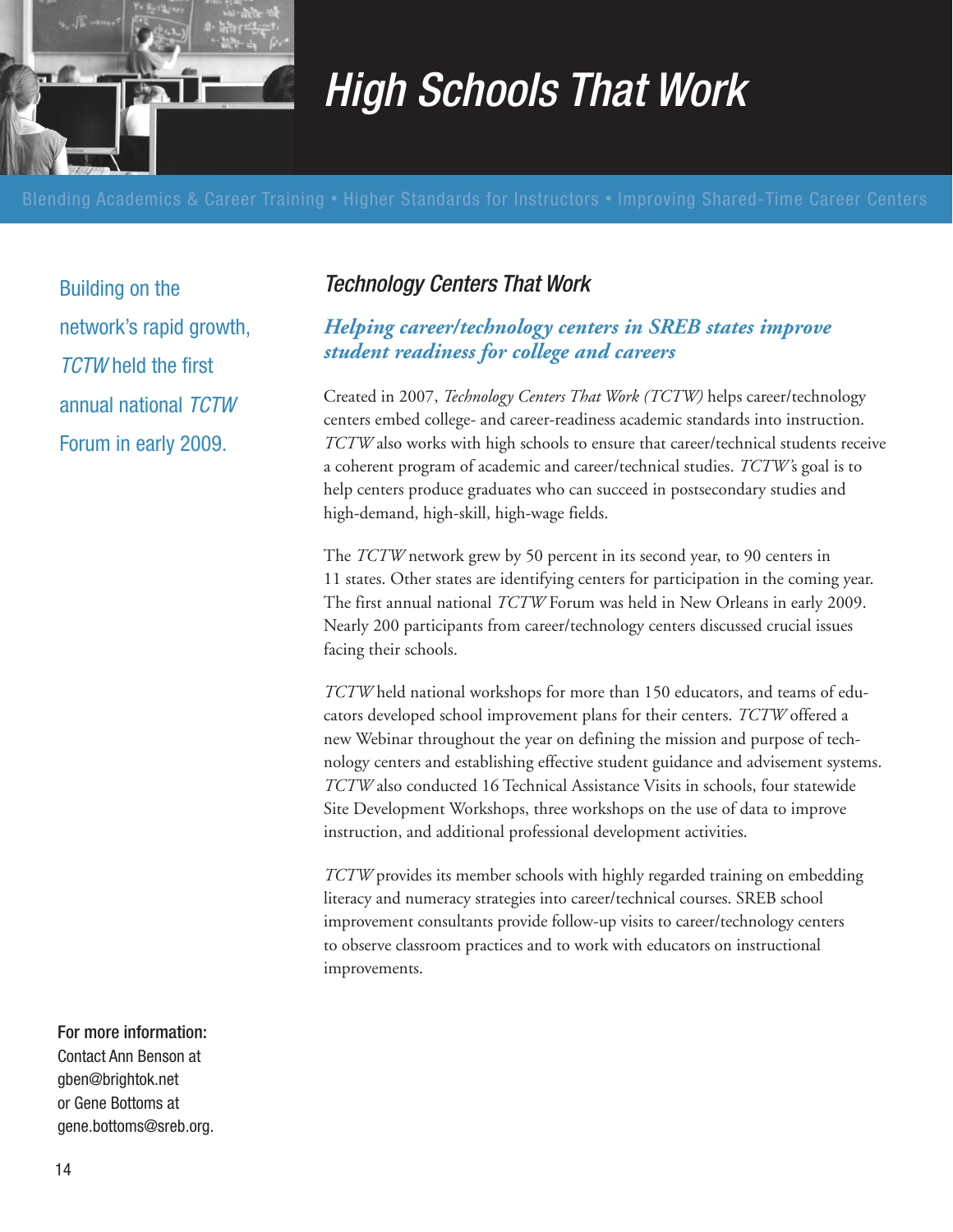

### Learning-Centered Leadership Program

### *Helping prepare a highly qualified principal for every school*

The SREB Learning-Centered Leadership Program works with states, universities and school districts to improve training for K-12 school leaders across the region. In 2009, the program helped states improve preparation programs, licensure, professional development and evaluation for school leaders. The program:

- advised Alabama, Kentucky, Louisiana, Mississippi and Tennessee on redesigns of school-leadership preparation and professional development programs. Several other states and school districts also tapped the program's services.
- **The partnered with the U.S. Department of Education and the Florida Department** of Education to prepare more school leaders to increase student achievement. SREB will work with six districts and a cohort of new leaders, provide professional development and coaching for leaders in 25 schools, and develop an academy model designed to prepare and develop more skilled school leaders.
- **Example 3 resp.** began work to revise indicators, criteria and research design for the SREB 2010 school leadership benchmark report to ensure they reflect current research and practice.
- published reports on how school principals' working conditions affect their efforts to improve schools and achievement.
- **n** convened the annual SREB Leadership Forum in spring 2009 for state policymakers to share research and best practices, have dialogue on critical issues, and plan for the improvement of statewide school leadership systems.
- **n** comprehensively evaluated the redesigned leadership preparation programs at East Tennessee State University and the University of Memphis, and reported on the 2005-2008 Tennessee redesign work that was funded by the U.S. Department of Education.
- developed a new curriculum and provided SREB Leadership Curriculum Module training to 614 workshop leaders from 22 states, and investigated new ways to help educators more easily access SREB leadership training, including online courses and technical services. **For more information:**

The program provided SREB Leadership Curriculum Module training to more than 600 module workshop leaders from 22 states.

> Contact Kathy O'Neill at kathy.oneill@sreb.org.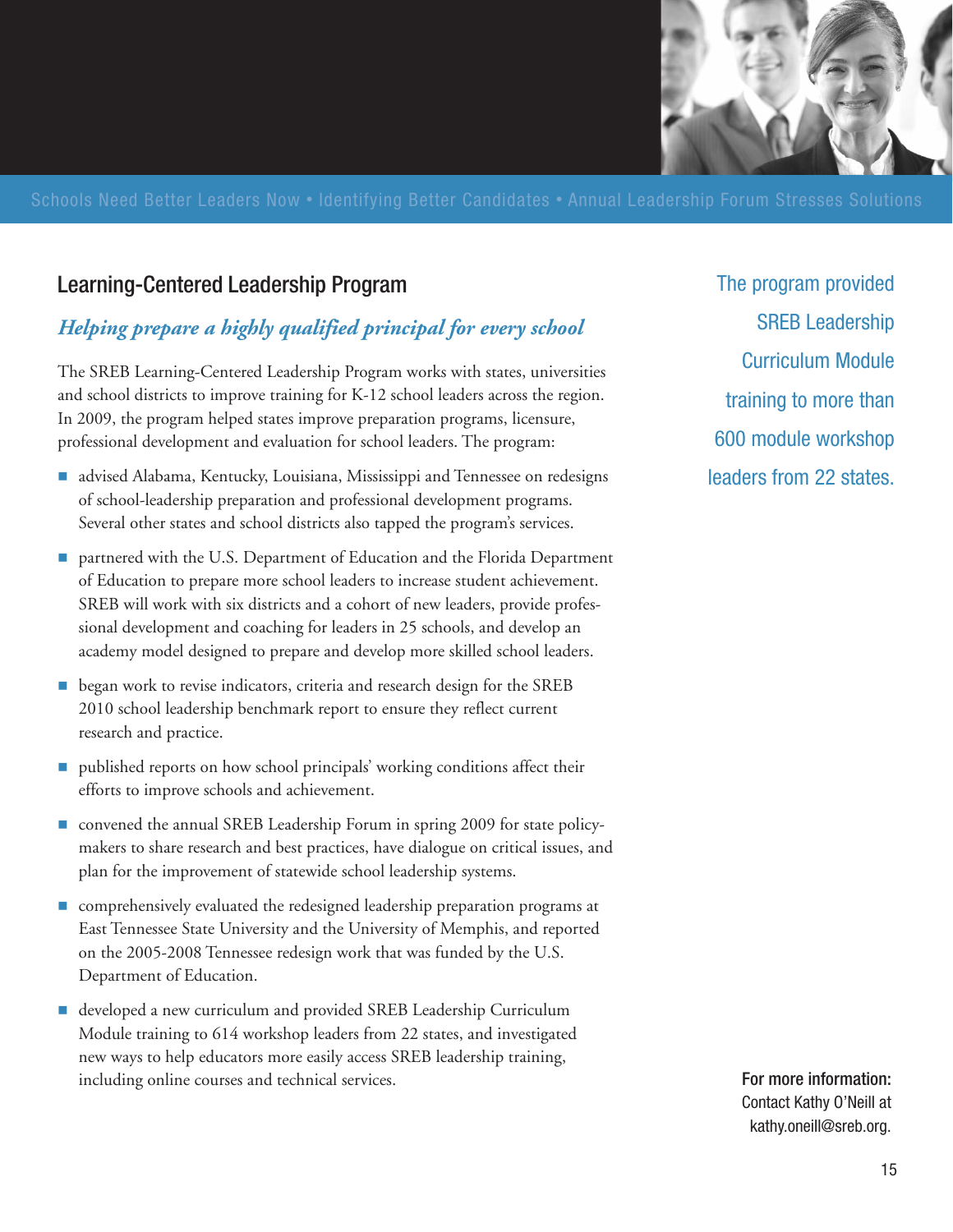

### Student Access Programs and Services

College students from all 16 SREB states gained greater access to postsecondary education through these programs.

### *Helping college students of all ages take courses and earn degrees — no matter where they live and work*

Student Access Programs and Services encompasses several SREB programs that focus on increasing college access and graduation rates. The shared mission of these programs is simple: to give students more access to postsecondary education wherever, however and whenever they wish. The programs include online efforts (the *Electronic Campus*, TheTeacherCenter.org, the Distance Learning Policy Laboratory and Adult Learning) and two longstanding, traditional-campus programs (the Regional Contract Program for Health Professions and the Academic Common Market).

Much of the unit's work in the past year has focused on adult learners, highlighted by the continued growth of the Continuum for All Louisiana Learners, or CALL initiative, a joint project of the Louisiana Board of Regents and SREB. CALL helps working adults take accelerated online courses at their own convenience — and even provides college credit for prior education, work and life experiences — so they can complete an associate's or bachelor's degree. The program was launched at Bossier Parish Community College and Northwestern State University, where some 50 adults completed associate's and bachelor's degrees in the first year. In 2008- 2009, the program added four institutions and several new degree programs, and enrollments continue to grow.

Several other SREB states have initiated or are discussing adult learning initiatives. One unique effort — planning a campaign that will use popular "social networking" media to reach adult learners — is under way in Oklahoma.

Until all SREB states can push college graduation rates higher, the number of adult learners with some college education and no degree will continue to grow. CALL is an important model for the region, and SREB will continue to work with states to help more adults further their education.

For more information: Contact Bruce Chaloux at bruce.chaloux@sreb.org.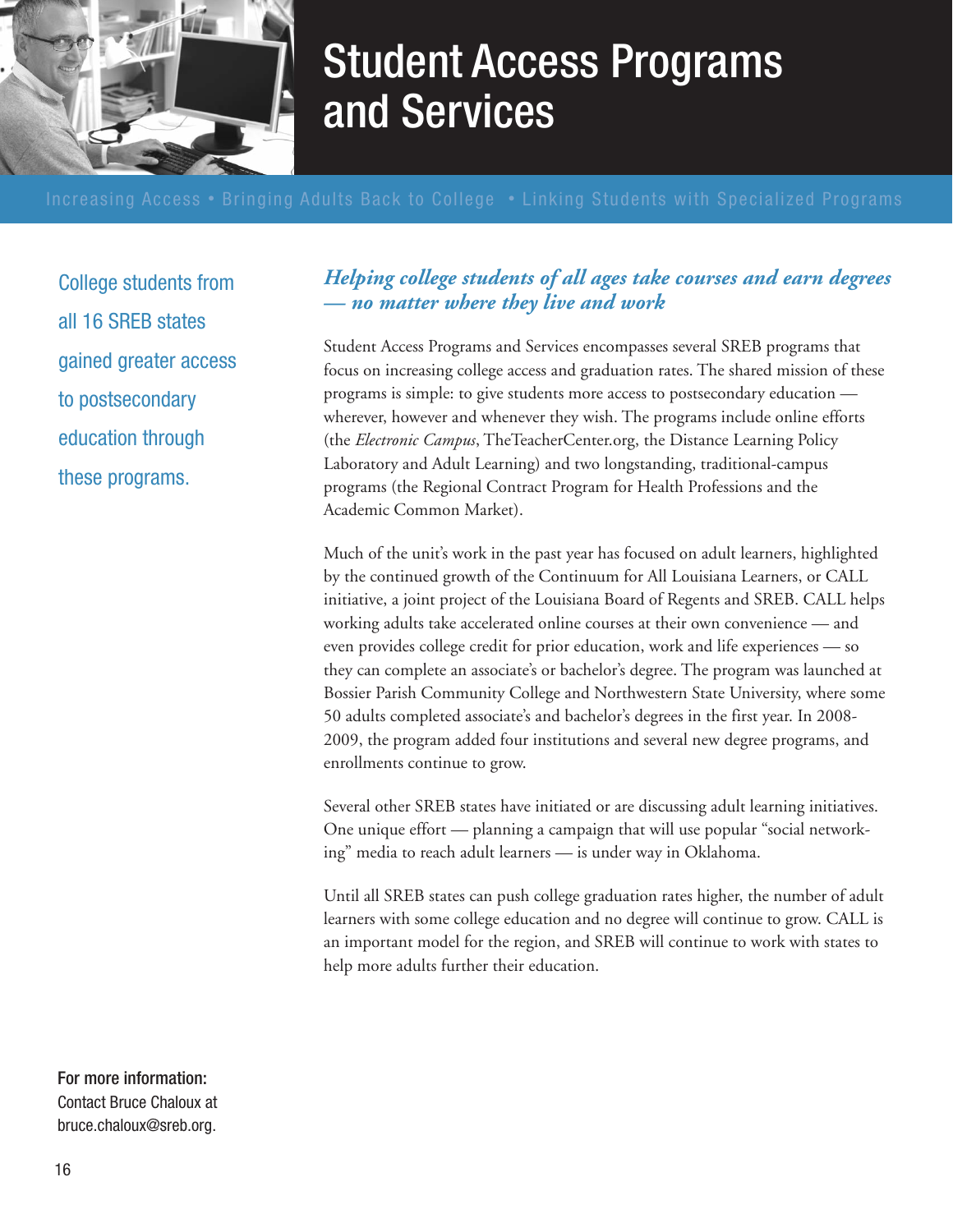

### Electronic Campus

One of the nation's leading online learning programs, the SREB *Electronic Campus* (electroniccampus.org) now offers college students and adult learners 30,000 online courses from more than 300 colleges and universities in the SREB region. Providing access to 800 degree programs, it features a rapid admissions system and a variety of tools and services to help students — particularly adults — find the courses they need to complete a degree at their own convenience.

A related effort, the SREB-State Teacher Center (TheTeacherCenter.org) continued to provide online resources for the million-plus educators in the SREB region. The site gives teachers and aspiring teachers "anytime, anywhere" access to online professional development courses and information on financial aid, licensure and more.

### Regional Contract Program for Health Professions

One of SREB's first programs, the Regional Contract Program for Health Professions enables SREB states to share first-professional degree programs across state borders in hard-to-find fields such as optometry, veterinary medicine, osteopathic medicine and dentistry. States save the cost of creating their own health programs and can expand the number of professionals who serve their residents in these specialized fields. Students can prepare for these professions at in-state or reduced tuition rates.

### Academic Common Market

The Academic Common Market (ACM) enables college students to enroll in an undergraduate or graduate program in another SREB state if it is not available in their home state, and pay in-state tuition rates. States benefit by meeting the needs of their residents and by helping state-supported institutions optimize their enrollments in these programs. More than 2,000 students participated in the ACM last year, making its four-year enrollment equal to that of many colleges and universities.

Recent efforts to promote the ACM have proven very successful. A marketing campaign to make high school counselors aware of the program was launched in seven states in 2008. A TV "consumer report" aired in Atlanta that led to hundreds of e-mails and telephone calls about the program.

For more information: Contact Mary Larson at mary.larson@sreb.org.

For more information: About the Regional Contract Program: Contact Mary Larson at mary.larson@sreb.org.

About the Academic Common Market: Contact Trudy Blackmon at trudy.blackmon@sreb.org.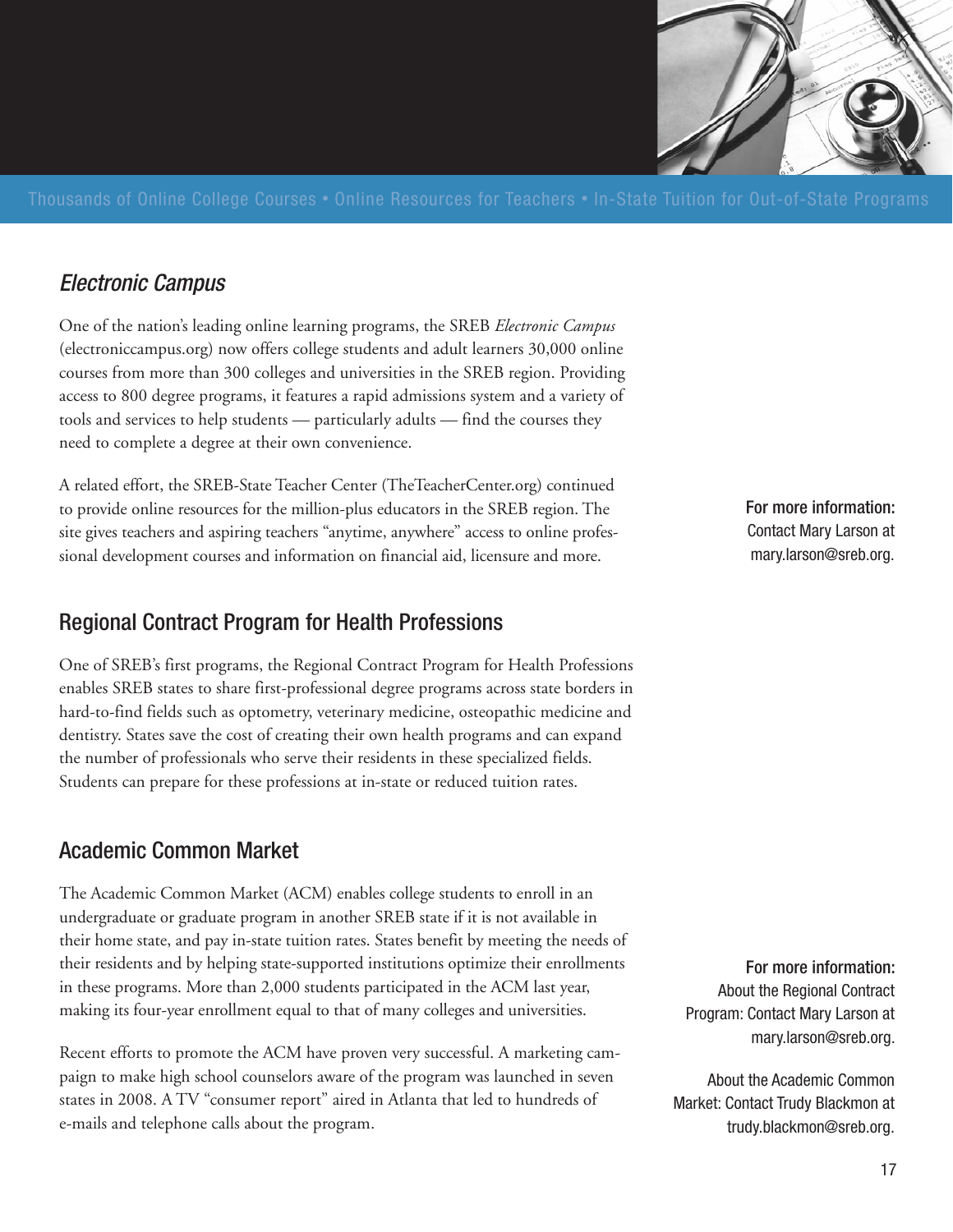

## Council on Collegiate Education for Nursing

The Council is working to stem the projected loss of more than 500 nurse educators in SREB states in the next few years.

### *Inspiring excellence in nursing education*

As the population and health care needs expand, SREB states and the nation face an acute shortage of registered nurses and an urgent need for more nurse educators who will teach them.

SREB states will lose an estimated 502 nurse educators in the next three years, a 2008 SREB annual survey of nursing education programs revealed. In addition, 52 deans in the region plan to retire within three years.

The SREB Council on Collegiate Education for Nursing is helping nursing education programs address these shortages through several initiatives.

The Council's Nurse Educator Consortium has brought together graduate schools to help alleviate faculty shortages in SREB states and the District of Columbia. Currently, eight graduate programs offer Web-based teacher preparation courses for graduate students and advanced practice nurses who are interested in teaching. The consortium has enrolled 102 students since 2004 — and 72 percent have completed their courses.

The Council's Leadership Development Committee, led by Patricia A. Burns of the University of South Florida College of Nursing, is focused on enhancing the skills and readiness of the next generation of academic leaders in nursing. Collaborating with Ed O'Neil, the director of the Center for the Health Professions (CHP) at the University of California, San Francisco, the Council and CHP will offer a combination of focused seminars and individual projects to help interested faculty prepare for leadership roles. The Louisiana State University Health Sciences Center, Georgia State University and the University of South Florida have agreed to serve as primary sites.

The Council's annual meetings continue to address important issues in nursing education. At the 2008 meeting, nurse educators shared strategies on increasing admission, retention and graduation rates in nursing programs. The Program Committee, led by Roseanne Pruitt of Clemson University in South Carolina, has selected faculty workloads and NCLEX pass rates as the focus of the next annual meeting in fall 2009.

For more information: Contact Eula Aiken at eula.aiken@sreb.org.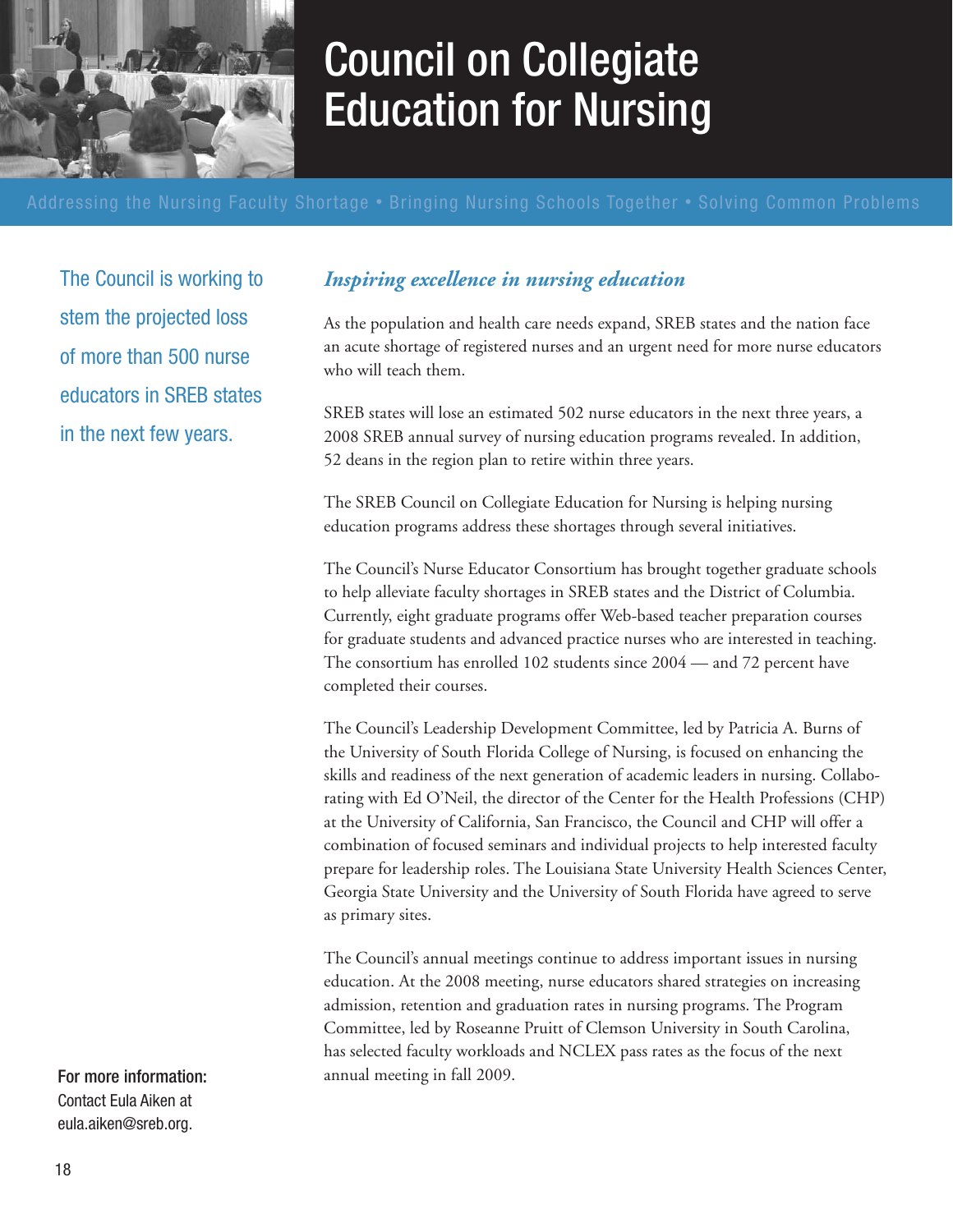# Communications

### *Building greater awareness of critical education issues*

Promoting the important education messages and priorities of SREB and its member states is the focus of SREB's Communications office. The office works constantly to clarify and distribute these messages face to face and via print, broadcast, the Web and new media — ensuring that SREB informs state leaders, policy-makers, educators and the public.

In the past year, Communications assisted many SREB staff in writing, editing, designing, publishing and delivering the organization's numerous publications and public presentations. The office also advises SREB senior staff and helps them promote important education issues in the region.

Communications led the development of the new and improved SREB Web site, www.sreb.org, a leading source of information on education policy and practice, to be available soon. The office also launched SREB's first presence on Facebook to reach a wider scope of educators, young professionals, journalists and others who are interested in education.

In May 2009, Communications organized a presentation by SREB Chair and Governor of Virginia Tim Kaine at the Education Writers Association annual conference in Washington, D.C. Governor Kaine presented SREB's major new report on improving reading in the middle grades and high school, attracting national attention to the report and this crucial issue.

SREB press releases now reach more than 1,000 reporters and editorial page editors across the SREB region and nation. Communications works closely with the news media to ensure that SREB and its member states are featured regularly in national and local-level news outlets such as *The Chronicle of Higher Education*, *Education Week*, National Public Radio, *The Atlanta Journal-Constitution* and many others.

Communications staff also participated in conferences by the Hechinger Institute on Education and the Media at Teachers College, Columbia University; the Council for the Advancement and Support of Education; and the Georgia Partnership for Excellence in Education, among other events.

New and improved design and content for SREB's Web site, www.sreb.org, are on the way.

For more information: Contact Alan Richard at alan.richard@sreb.org or Lisa Johnston at lisa.johnston@sreb.org.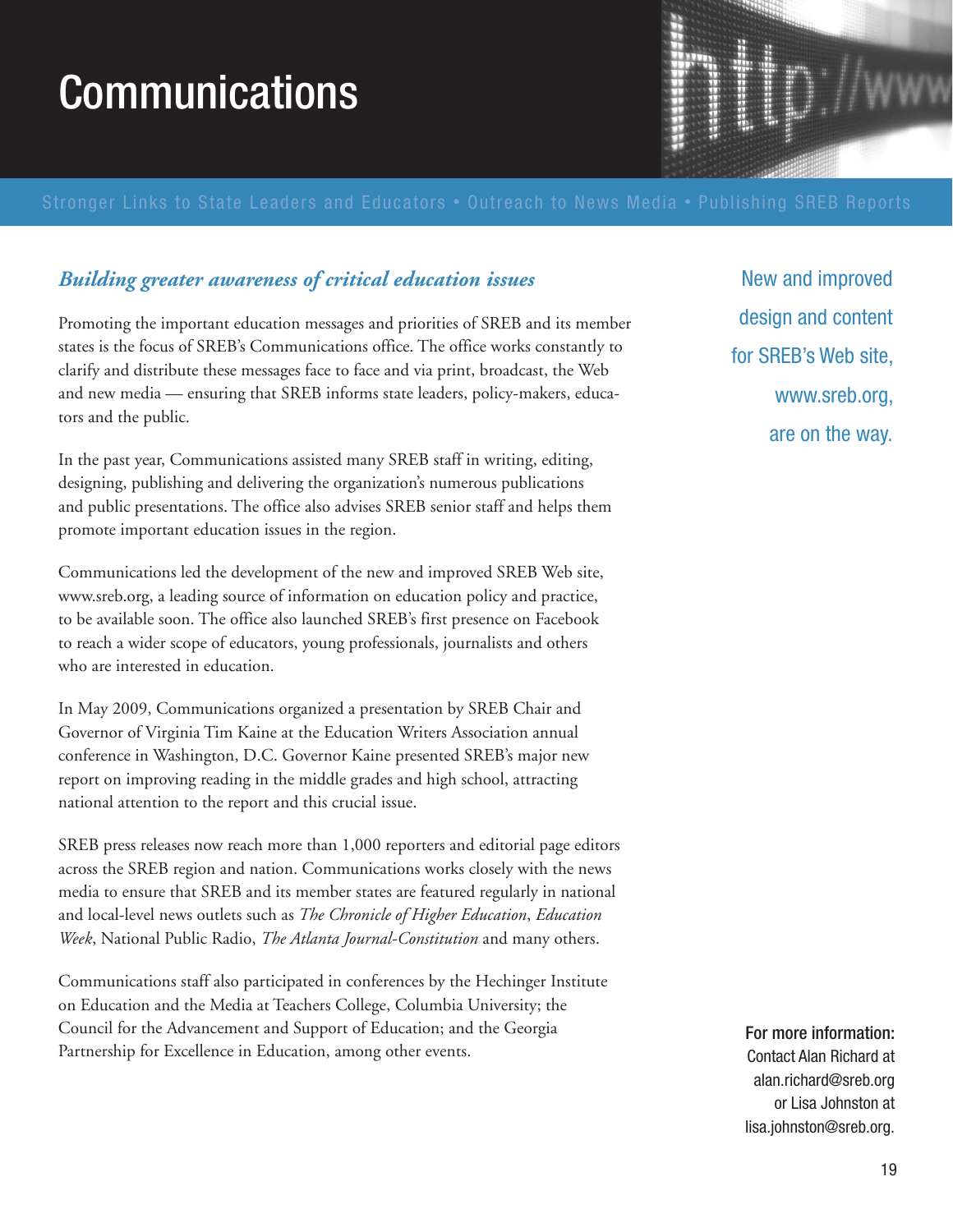### Members of the Board

#### **Officers**

**Governor Timothy M. Kaine, Virginia,** *Chair* **Commissioner of Education T. Kenneth James, Arkansas,** *Vice Chair* **Senator Francis C. Thompson, Louisiana,** *Treasurer*

#### **Alabama**

|             | <b>Bob Riley</b> , <i>Governor</i>                     | 2011 |
|-------------|--------------------------------------------------------|------|
| $\dagger$ * | H. Mac Gipson Jr., State Representative                | 2013 |
|             | Joseph B. Morton, State Superintendent<br>of Education | 2008 |
|             | Caroline Novak, President, A+ Education<br>Partnership | 2010 |
|             | Sandra Sims-deGraffenried, Montgomery                  | 2011 |
|             | Arkansas                                               |      |
|             | Mike Beebe, Governor                                   | 2011 |
|             | Lawrence A. Davis Jr., Chancellor,                     | 2011 |
|             | University of Arkansas at Pine Bluff                   |      |
|             | Joyce Elliott, State Senator                           | 2012 |
| $\dagger$ * | T. Kenneth James, Commissioner of Education            | 2009 |
|             | Naccaman G. Williams, Vice Chair, State                | 2010 |
|             | Board of Education; Senior Program Officer,            |      |
|             | The Walton Family Foundation                           |      |
|             | <b>Delaware</b>                                        |      |
|             | Jack Markell, Governor                                 | 2013 |
|             | Robert W. Rescigno, Network Liaison,                   | 2011 |
|             | <b>Collette Education Resource Center</b>              |      |
|             | Patrick E. Savini, Superintendent,                     | 2012 |
|             | Sussex Technical School District                       |      |
| $\dagger$   | David P. Sokola, State Senator                         | 2010 |
|             | Valerie A. Woodruff, Bear                              | 2009 |
|             | Florida                                                |      |
|             | Charlie Crist, Governor                                | 2011 |
|             | Frances Haithcock, Chancellor, Division of             | 2012 |
|             | Public Schools                                         |      |
| Ť           | Joe H. Pickens, President                              | 2011 |
|             | St. Johns River Community College                      |      |
|             | Eric Smith, Commissioner of Education                  | 2009 |

#### **Georgia**

|             | Sonny Perdue, Governor                                 | 2011 |
|-------------|--------------------------------------------------------|------|
|             | Erroll B. Davis Jr., Chancellor, Board of              | 2011 |
|             | Regents of the University System of Georgia            |      |
| ŧ           | Jack Hill, State Senator                               | 2010 |
|             | Jennifer Rippner, Senior Policy Advisor,               | 2009 |
|             | EducationCounsel LLC                                   |      |
|             | E. Steve Smith, Superintendent,                        | 2012 |
|             | Lowndes County Schools                                 |      |
|             | Kentucky                                               |      |
|             | Steve Beshear, Governor                                | 2011 |
|             | Wayne D. Andrews, President,                           | 2012 |
|             | Morehead State University                              |      |
| Ť.          | Joseph U. Meyer, Deputy Secretary, Education           | 2009 |
|             | and Workforce Development Cabinet                      |      |
|             | Timothy T. Shaughnessy, State Senator                  | 2010 |
|             | Kenneth W. Winters, State Senator                      | 2011 |
|             | Louisiana                                              |      |
| $\dagger$   | Bobby Jindal, Governor                                 | 2012 |
|             | Sally Clausen, Commissioner of Higher                  | 2010 |
|             | Education                                              |      |
|             | Michael "Randy" Moffett, President,                    | 2012 |
|             | University of Louisiana System                         |      |
|             | Paul G. Pastorek, State Superintendent of<br>Education | 2011 |
| $\dagger$ * | Francis C. Thompson, State Senator                     | 2009 |
|             | <b>Maryland</b>                                        |      |
|             |                                                        |      |
|             | Martin O'Malley, Governor                              | 2011 |
|             | Nancy S. Grasmick, State Superintendent<br>of Schools  | 2010 |
| $\dagger$ * | Henry B. Heller, State Delegate                        | 2011 |
|             | William E. Kirwan, Chancellor,                         | 2012 |
|             | University System of Maryland                          |      |
|             | James E. Lyons Sr., Secretary of Higher                | 2009 |

† *Executive Committee member* — The Executive Committee has full power to act between Board meetings.

*Education*

<sup>\*</sup> *Finance Committee member* — The Finance Committee, a subcommittee of the Executive Committee, prepares an annual budget and presents it and other financial policy matters to the Executive Committee.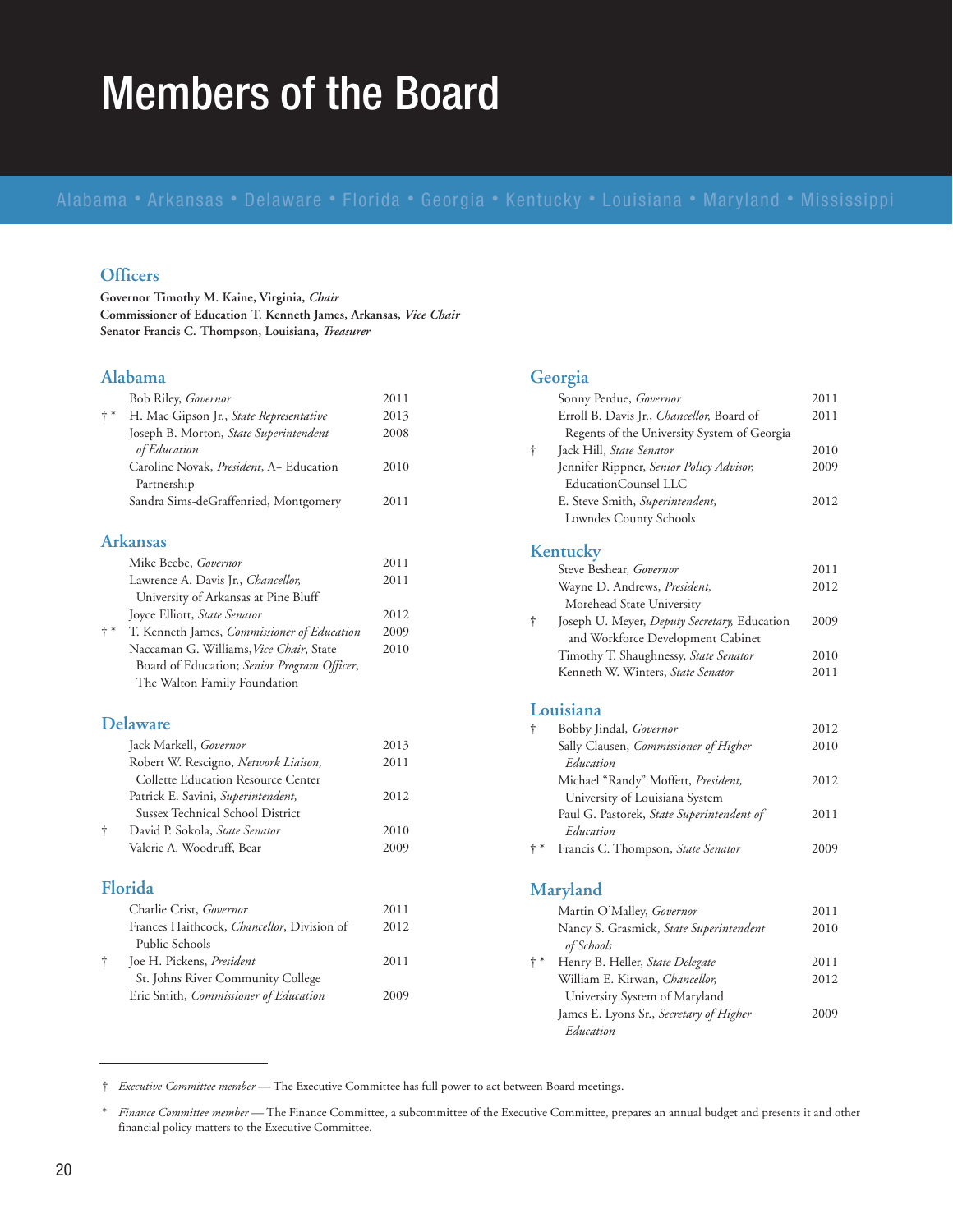#### **Mississippi**

|                                 | Haley Barbour, <i>Governor</i>                       | 2012 |
|---------------------------------|------------------------------------------------------|------|
|                                 | Reginald P. Barnes, Horn Lake                        | 2010 |
|                                 | Hank M. Bounds, State Superintendent of              | 2011 |
|                                 | Education                                            |      |
| $^{\mathrm{+}}$ $^{\mathrm{*}}$ | Jack Gordon, State Senator                           | 2012 |
|                                 | Charles L. Harrison, <i>Educational Consultant</i> , | 2009 |
|                                 | The Excellence Group                                 |      |
|                                 |                                                      |      |
|                                 | North Carolina                                       |      |
|                                 | Beverly Perdue, Governor                             | 2013 |
|                                 | Walter H. Dalton, <i>Lieutenant Governor</i>         | 2008 |
| $+ *$                           | Howard N. Lee, <i>Executive Director</i> ,           | 2011 |
|                                 | North Carolina Education Cabinet                     |      |
|                                 | Cathy Tomon, <i>Principal</i> , Broad Creek          | 2010 |
|                                 | Middle School                                        |      |
|                                 | Douglas Y. Yongue, <i>State Representative</i>       | 2009 |
|                                 |                                                      |      |
|                                 |                                                      |      |

#### **Oklahoma**

|   | Brad Henry, Governor                       | 2011 |
|---|--------------------------------------------|------|
|   | Nelda Jo Kirk, Deputy Chief of Staff       | 2012 |
|   | for Administration, Office of the Governor |      |
|   | Kara Gae Neal, Superintendent/CEO,         | 2009 |
|   | Tulsa Technology Center                    |      |
|   | Susan Paddack, State Senator               | 2010 |
| ÷ | M. Susan Savage, Secretary of State        | 2011 |
|   |                                            |      |

### **South Carolina**

|     | Mark Sanford, Governor                        | 2011 |
|-----|-----------------------------------------------|------|
|     | Nikki G. Setzler, State Senator               | 2005 |
| + * | Ronald P. Townsend, Anderson                  | 2007 |
|     | Mitchell M. Zais, President, Newberry College | 2012 |
|     |                                               |      |

#### **Tennessee**

|   | Phil Bredesen, Governor                        | 2011 |
|---|------------------------------------------------|------|
|   | Stephen A. Cobb, Nashville                     | 2007 |
|   | Lois M. DeBerry, Speaker Pro Tempore           | 2010 |
|   | of the House                                   |      |
|   | Paul E. Stanton Jr., President, East Tennessee | 2009 |
|   | State University                               |      |
| ÷ | Andy Womack, Murfreesboro                      | 2008 |

#### **Texas**

|   | Rick Perry, Governor                       | 2011 |
|---|--------------------------------------------|------|
|   | Rob Eissler, State Representative          | 2012 |
|   | Geanie W. Morrison, State Representative   | 2011 |
|   | Robert P. Scott, Commissioner of Education | 2010 |
| ÷ | Florence Shapiro, State Senator            | 2009 |

### **Virginia**

| ÷     | Timothy M. Kaine, <i>Governor</i>               | 2010 |
|-------|-------------------------------------------------|------|
|       | Kristen J. Amundson, State Delegate             | 2010 |
| $+ *$ | Mark E. Emblidge, President, State Board        | 2012 |
|       | of Education; Affiliate Professor and           |      |
|       | Director, The Literacy Institute,               |      |
|       | Virginia Commonwealth University                |      |
|       | Steve F. Kime, Clifton                          | 2009 |
|       | Henry G. Rhone, <i>Vice Provost for Student</i> | 2011 |
|       | Affairs and Enrollment Services,                |      |
|       | Virginia Commonwealth University                |      |
|       |                                                 |      |

### **West Virginia**

| ÷ | Joe Manchin III, Governor            | 2009 |
|---|--------------------------------------|------|
|   | Thomas W. Campbell, State Delegate   | 2009 |
|   | Jay Cole, The College Board          | 2008 |
| ÷ | Robert H. Plymale, State Senator     | 2010 |
|   | Roman W. Prezioso Jr., State Senator | 2007 |
|   |                                      |      |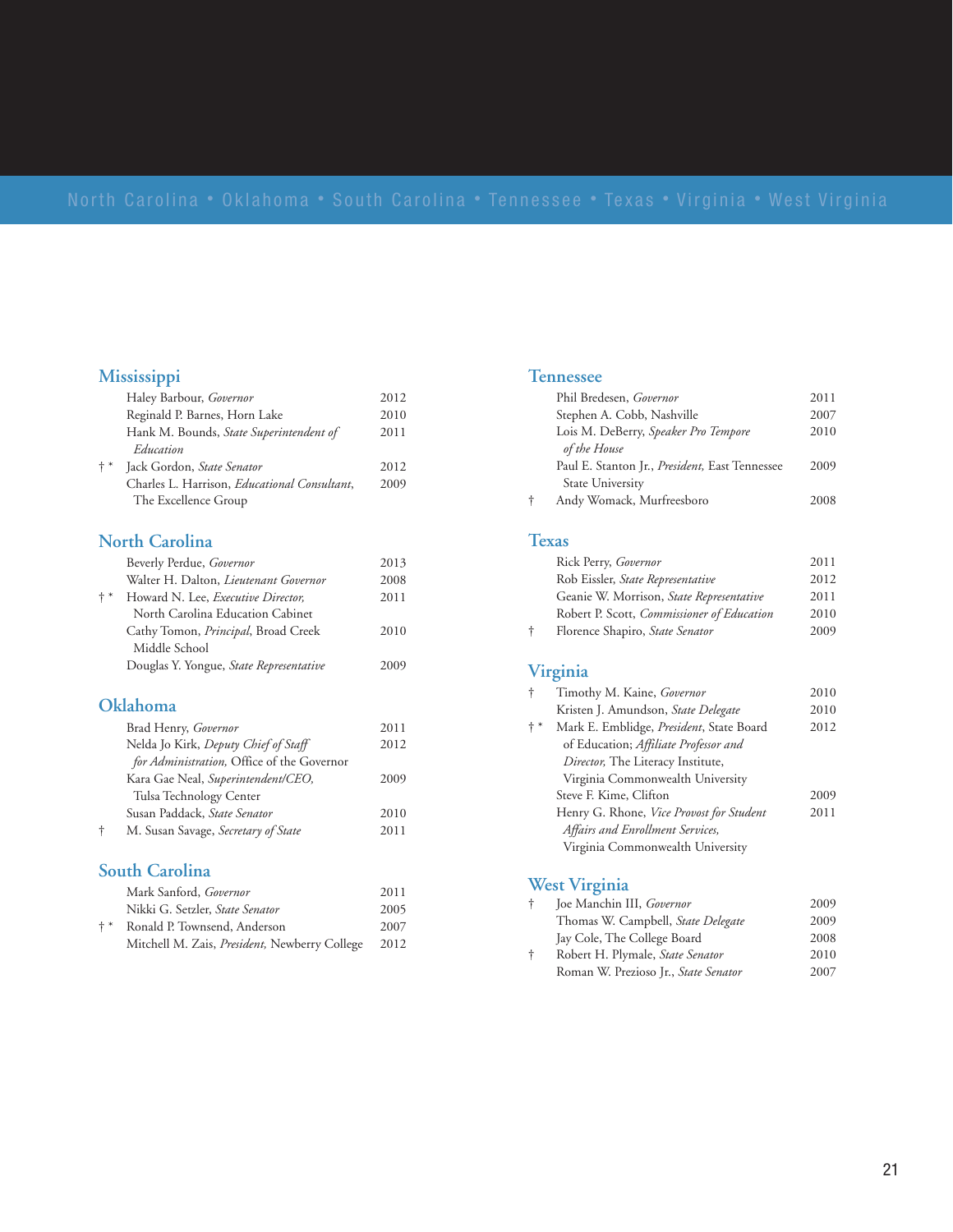### Legislative Advisory Council

#### **Representative Lois M. DeBerry, Tennessee,** *Chair* **Senator David P. Sokola, Delaware,** *Vice Chair*

- Bill Abernathy, *State Representative,* Mena, Arkansas
- JD Alexander, *State Senator*, Lake Wales, Florida
- Kristen J. Amundson, *State Delegate*, Alexandria, Virginia
- Austin J. Badon Jr., *State Representative*, Carencro, Louisiana
- Shane Broadway, *State Senator,* Bryant, Arkansas
- Cecil C. Brown, *State Representative*, Jackson, Mississippi
- Charlotte Burks, *State Senator*, Monterey, Tennessee
- Thomas W. Campbell, *State Delegate,* Lewisburg, West Virginia
- Videt Carmichael, *State Senator,* Meridian, Mississippi
- Norman H. Conway, *State Delegate,* Salisbury, Maryland
- Lois M. DeBerry, *Speaker Pro Tempore of the House*, Memphis, Tennessee
- Tom Dickson, *State Representative*, Cohutta, Georgia
- Larry D. Dixon, *State Senator*, Montgomery, Alabama
- Rob Eissler, *State Representative*, The Woodlands, Texas
- Joyce Elliott, *State Senator*, Little Rock, Arkansas
- Vivian Davis Figures, *State Senator*, Mobile, Alabama
- Herbert D. Frierson, *State Representative*, Poplarville, Mississippi
- H. Mac Gipson Jr., *State Representative*, Prattville, Alabama
- Jack Gordon, *State Senator*, Okolona, Mississippi
- Seth Harp, *State Senator*, Midland, Georgia Henry B. Heller, *State Delegate*, Silver Spring, Maryland Jack Hill, *State Senator*, Reidsville, Georgia
- Sheila Ellis Hixson, *State Delegate,* Silver Spring, Maryland
- R. Edward Houck, *State Senator,* Spotsylvania, Virginia
- Janet D. Howell, *State Senator*, Reston, Virginia
- Jan Jones, *State Representative*, Alpharetta, Georgia
- Edward J. Kasemeyer, *State Senator,* Arbutus, Maryland
- Richard C. Lerblance, *State Senator*, Hartshorne, Oklahoma
- Gerald Long, *State Senator*, Winnfield, Louisiana
- Evelyn J. Lynn, *State Senator*, Ormond Beach, Florida
- Mark L. Maddox, *State Representative*, Dresden, Tennessee
- John W. Matthews Jr., *State Senator*, Bowman, South Carolina
- Jeannie McDaniel, *State Representative*, Tulsa, Oklahoma
- Harry Moberly Jr., *State Representative*, Richmond, Kentucky
- Geanie W. Morrison, *State Representative*, Victoria, Texas
- Ben W. Nevers, *State Senator*, Bogalusa, Louisiana
- Susan Paddack, *State Senator*, Ada, Oklahoma
- Paul G. Pinsky, *State Senator,* University Park, Maryland
- Robert H. Plymale, *State Senator*, Huntington, West Virginia
- Roman W. Prezioso Jr., *State Senator*, Fairmont, West Virginia
- Frederick M. Quayle, *State Senator,* Suffolk, Virginia
- David Rainey, *State Representative,* Dumas, Arkansas
- Jody Richards, *State Representative*, Bowling Green, Kentucky
- Patrick Rose, *State Representative,* Dripping Springs, Texas
- Teresa L. Schooley, *State Representative*, Newark, Delaware
- Nikki G. Setzler, *State Senator*, West Columbia, South Carolina
- Florence Shapiro, *State Senator*, Plano, Texas
- Timothy T. Shaughnessy, *State Senator*, Louisville, Kentucky
- Jabar Shumate, *State Representative*, Tulsa, Oklahoma
- F. Gary Simpson, *State Senator*, Milford, Delaware
- David P. Sokola, *State Senator*, Newark, Delaware
- Reginald Tate, *State Senator*, Memphis, Tennessee
- Francis C. Thompson, *State Senator*, Delhi, Louisiana
- Robert E. Walls, *State Representative*, Milford, Delaware
- Jack Westwood, *State Senator*, Erlanger, Kentucky
- Kenneth W. Winters, *State Senator*, Murray, Kentucky
- Eddie Yokley, *State Representative*, Greeneville, Tennessee
- Douglas Y. Yongue, *State Representative*, Laurinburg, North Carolina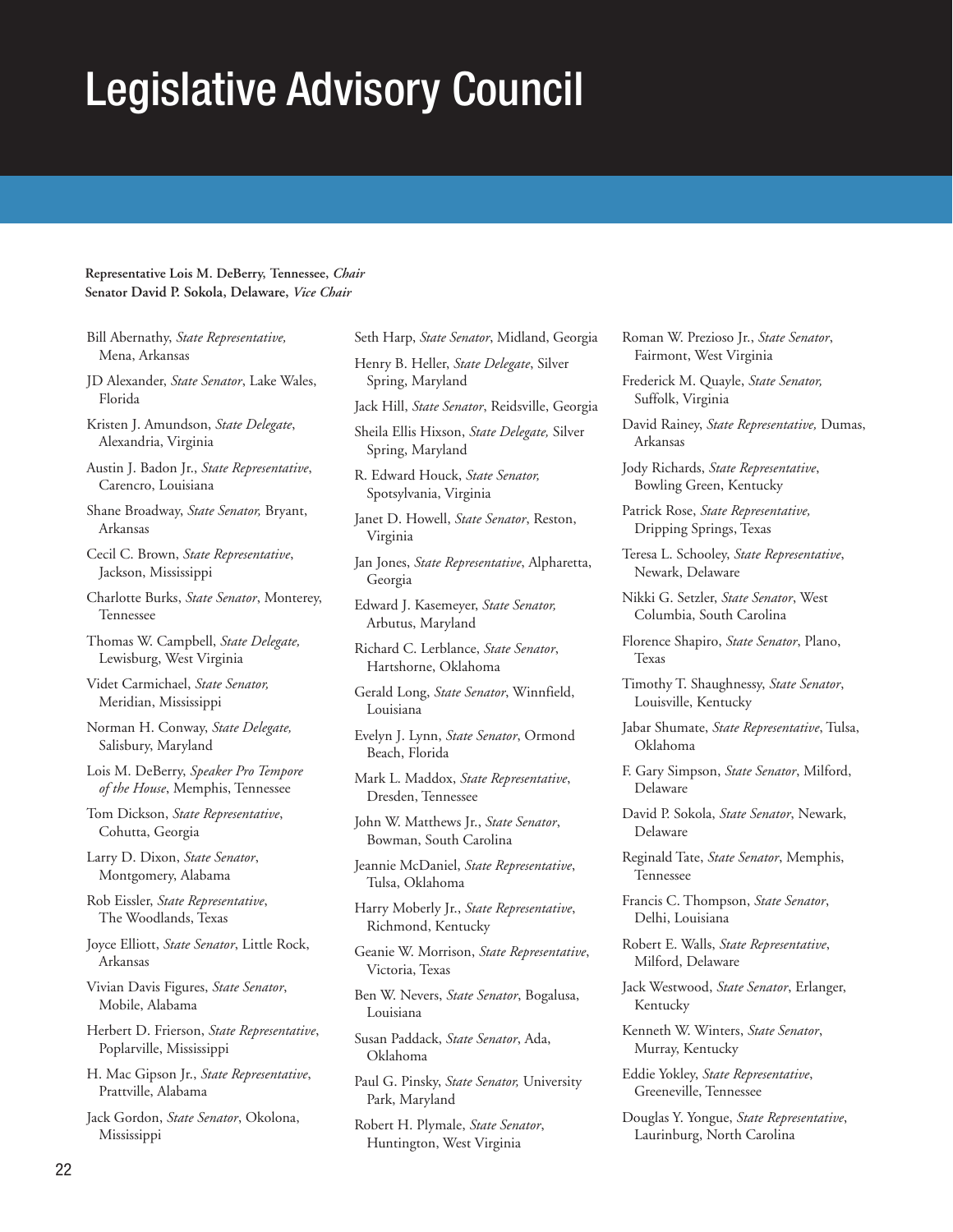### SREB Staff

#### **Dave Spence,** *President*

Ansley Abraham, *Director*, SREB-State Doctoral Scholars Program

Eula Aiken, *Nursing Programs Director and Executive Director*, SREB Council on Collegiate Education for Nursing

Ivy Alford, *Director*, State Services for School Improvement

Beth Andrews, *Executive Assistant to the Senior Vice President* 

Betsey Avery, *Administrative Assistant*, Student Access Programs and Services

Tricia P. Avery, *Director*, Human Resources

Katie Banks, *Receptionist*

Lois Barnes, *Director*, State Services for School Improvement

Deborah Bass, *School Improvement Consultant*

Bob Belle, *Director*, SREB-AGEP Doctoral Scholars Program

James Berto, *Coordinator*, *Technical Assistance Visits*, School Improvement

Trudy Blackmon, *Assistant Director*, Student Access Programs and Services

Nancy Blair, *School Improvement Consultant* 

Cheryl Blanco, *Vice President*, Special Projects

Barbara Bohanon, *Assistant to the Director*, Finance and Facilities

Gene Bottoms, *Senior Vice President*

Gary Bredahl, *School Improvement Consultant* 

Steve Broome, *Director*, State Development for High School and Middle Grades

Leslie Hazle Bussey, *Director*, Research, School Improvement

Jordan Byers, *Information Technology Assistant* 

Sarah Caldwell, *Editor/Writer for School Improvement* 

Leslie Carson, *School Improvement Consultant* 

Jenn Carter, *Human Resources Administrator* 

Bruce Chaloux, *Director*, Student Access Programs and Services

Barbara Channell, *Assistant Director*, Finance and Facilities

James Clark, *Special Assistant to the Senior Vice President*, School Improvement and Leadership

Crystal Collins, *Research Associate*, Education Policies

Debbie Curtis, *Publications Coordinator*

Alicia Diaz, *Assistant Director*, Education Data Services

Asenith Dixon, *State Services Coordinator*

Tony Dobbins, *Program Manager*, Contracted Schools Network

Linda Dove, *School Improvement Consultant* 

Rhonda Dove, *Administrative Assistant*, School Improvement

Frank Duffin, *School Improvement Consultant*

Anne Edison, *School Improvement Consultant* 

Lannie Edwards, *School Improvement Consultant* 

Duane Ellis, *School Improvement Consultant*

Pamela English, *Project Manager*, Special Projects

Toni Eubank, *Director*, *Making Middle Grades Work* State Network

Pam Fails, *School Improvement Specialist*

Peggy Fillio, *School Improvement Consultant*

Deborah Fite, *Director*, Professional Development

Susan Fowler, *Executive Assistant to the President* 

Mel Francisco, *Administrative Assistant*, *Making Middle Grades Work* and Special Projects

Eric Freeman, *Information Technology Assistant*

Gale Gaines, *Vice President*, State Services

Myk Garn, *Director*, Educational Technology Cooperative

Leonard Gatungo, *Graphic Designer*, School Improvement

Paige Graiser, *School Improvement Consultant* 

Beth Green, S*chool Improvement Consultant* 

Jeffrey Grove, *Research Associate*, State Services

Debbie Hall, *School Improvement Consultant* 

Lingling Han, *Director*, Data Analysis and Management for School Improvement

Betty Harbin, *School Improvement Consultant* 

Laura Sams Haynes, *Coordinator*, Program and Scholar Services, SREB-State Doctoral Scholars Program

Nancy Headrick, *Director*, State Services for School Improvement

Carolyn Helm, *Director*, Project Lead The Way, Pre-Engineering Curriculum

Linda Holly, *State Services Associate*

Ashley Hutchins, *Administrative Assistant*, *High Schools That Work* Contracted Schools Network

Audra Jackson, *Institute Coordinator*, SREB-State Doctoral Scholars Program

Walt Jacobs, *Senior Consultant*, SREB-State Doctoral Scholars Program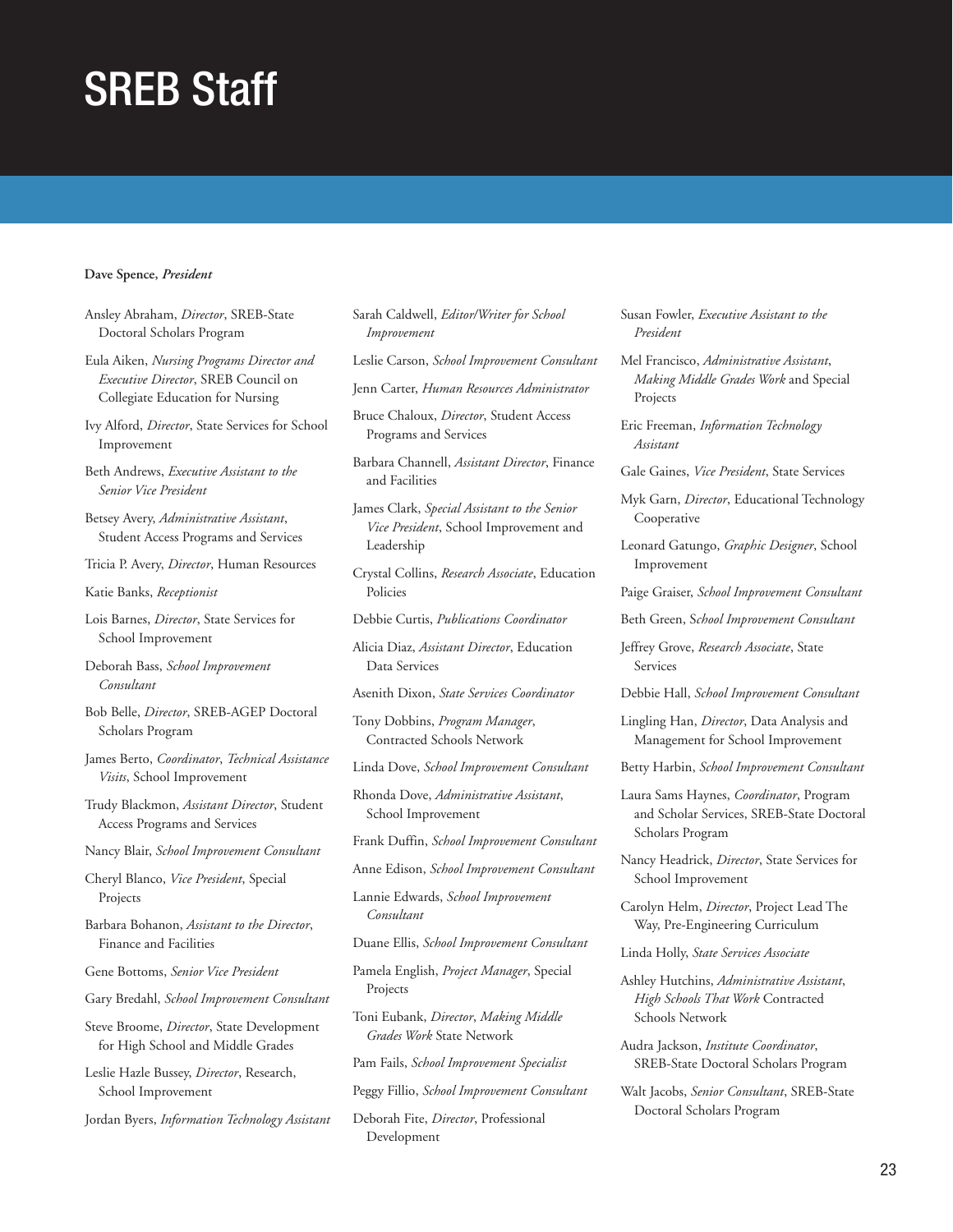### SREB Staff

- Anna Johnston, *Coordinator*, Summer Staff Development Conference
- Lisa Johnston, *Associate Director*, Communications
- Desarae Jones, *Administrative Assistant*, College/Career Readiness Initiative and Special Projects
- Leticia Jones, *Senior Designer and Production Manager*
- Brenda Joubert, *School Improvement Consultant*
- Emily Kagey, *Chief Editor*, School Improvement
- Gary Keller, *School Improvement Consultant*
- J.J. Kwashnak, *Director*, Information **Technology**
- Tommy Langley, *School Improvement Consultant*
- Mary Larson, *Associate Director*, Student Access Programs and Services
- Ashley Layne, *Project Manager*, Learning-Centered Leadership Program

Jason Lee, *Web Programmer*

- Matthew Lenard, *Research Associate*, Education Policies
- Joan M. Lord, *Vice President*, Education Policies
- Joseph L. Marks, *Director*, Education Data Services
- John Marsh, *Editor/Writer for School Improvement*
- Kenneth Mason, *Director*, Urban Initiatives

Fran Mathis, *Research Assistant*, School Improvement

- Kathleen McNally, *School Improvement Specialist*
- Barbara Moore, *Associate Director*, *Making Middle Grades Work*
- Bob Moore, *School Improvement Consultant*
- Renee Murray, *School Improvement Consultant*
- Lexi Netto, *Research Associate/Administrative Assistant*, Education Policies
- Leslie Noles, *Staff Development Assistant*
- Kathy O'Neill, *Director*, Learning-Centered Leadership Program
- Matlea Parker, *Research Associate*, Educational Technology Cooperative
- Rose Partridge, *Receptionist*
- Martha Quijano, *School Improvement Consultant*
- Rhenida Rennie, *Director*, *High Schools That Work* Contracted Schools Network
- Alan Richard, *Director*, Communications
- Saralyn Richard, *School Improvement Consultant*
- Samantha Rife, *Staff Accountant*
- Heather Sass, *Director*, Career/Technical Teacher Preparation Project
- Nicole Schimmel, *Administrative Assistant*, SREB-State Doctoral Scholars Program
- Jonathan Schmidt-Davis, *Research and Evaluation Specialist for School and Leadership Improvement*
- Ron Sellers, *School Improvement Consultant*
- Anne Simmons, *School Improvement Consultant*

Susan Smith, *Office Services Coordinator*

- Russell Steel, *Director*, Finance and Facilities
- Sue Street, *Senior Researcher*, College/Career Readiness Initiative and Education Policies
- Emily Tate, *Administrative Assistant*, Student Access Programs and Services
- Yvonne Thayer, *Senior Director*, *Making Middle Grades Work* and Special Projects
- Marilyn Thomas, *Research Associate*, Education Policies
- Allison Timberlake, *Director*, Assessment and Evaluation, School Improvement
- John Uhn, *Research Associate*, School Improvement
- Teresa Valentine, *Editor/Research Assistant*, Learning-Centered Leadership Program
- Alan Veach, *School Improvement Consultant*
- Jillian Viles, *Mailroom/Office Clerk*
- Scott Warren, *Director,* State Initiatives
- June Weis, *Research Associate*, Educational Technology
- Donald Westerman, *School Improvement Consultant*
- Celia Worley, *Administrative Assistant*, SREB-State Doctoral Scholars Program
- Tammy Wright, *Accounting Assistant*, SREB-State Doctoral Scholars Program
- Gary Wrinkle, *School Improvement Consultant*
- Marna Young, *Director*, Research for School Improvement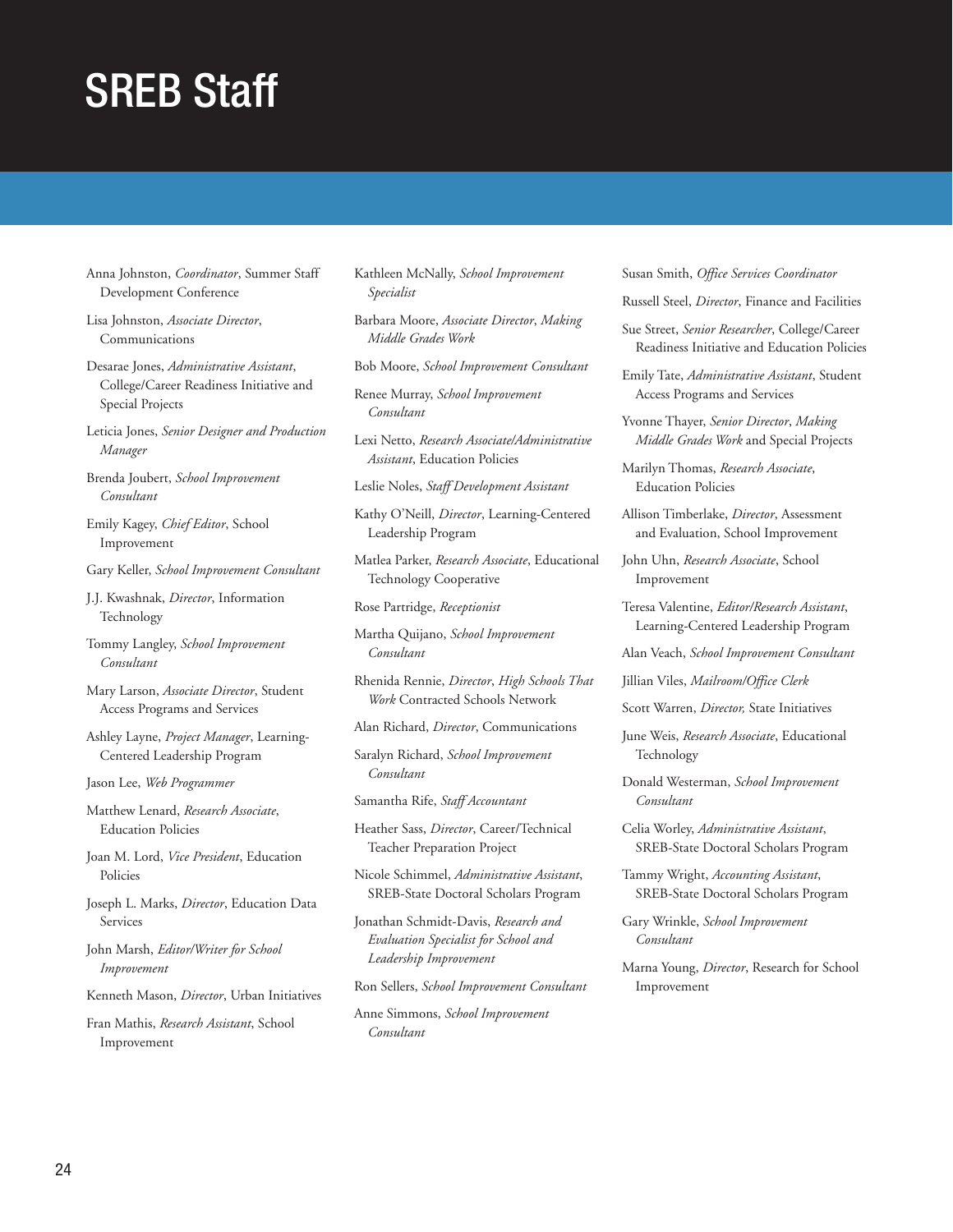### SREB Gratefully Acknowledges Support From:

Alfred P. Sloan Foundation Appalachia Regional Comprehensive Center (ARCC) at Edvantia AT&T Foundation Bill & Melinda Gates Foundation Charles Stewart Mott Foundation Council of State Governments Lamar Plunkett Family Lumina Foundation for Education

Mid-Atlantic Comprehensive Center (MACC) at The George Washington University Center for Equity and Excellence in Education National Institutes of Health National Science Foundation Project Lead the Way® Inc. The Wachovia Foundation The Wallace Foundation U.S. Department of Education

The Southern Regional Education Board is audited annually by an independent auditor. The audit report is mailed to Board members and made available to others. To receive a copy, please write or call:

> Russell Steel Director, Finance and Facilities Southern Regional Education Board 592 10th St. N.W. Atlanta, GA 30318-5776 (404) 875-9211, Ext. 257